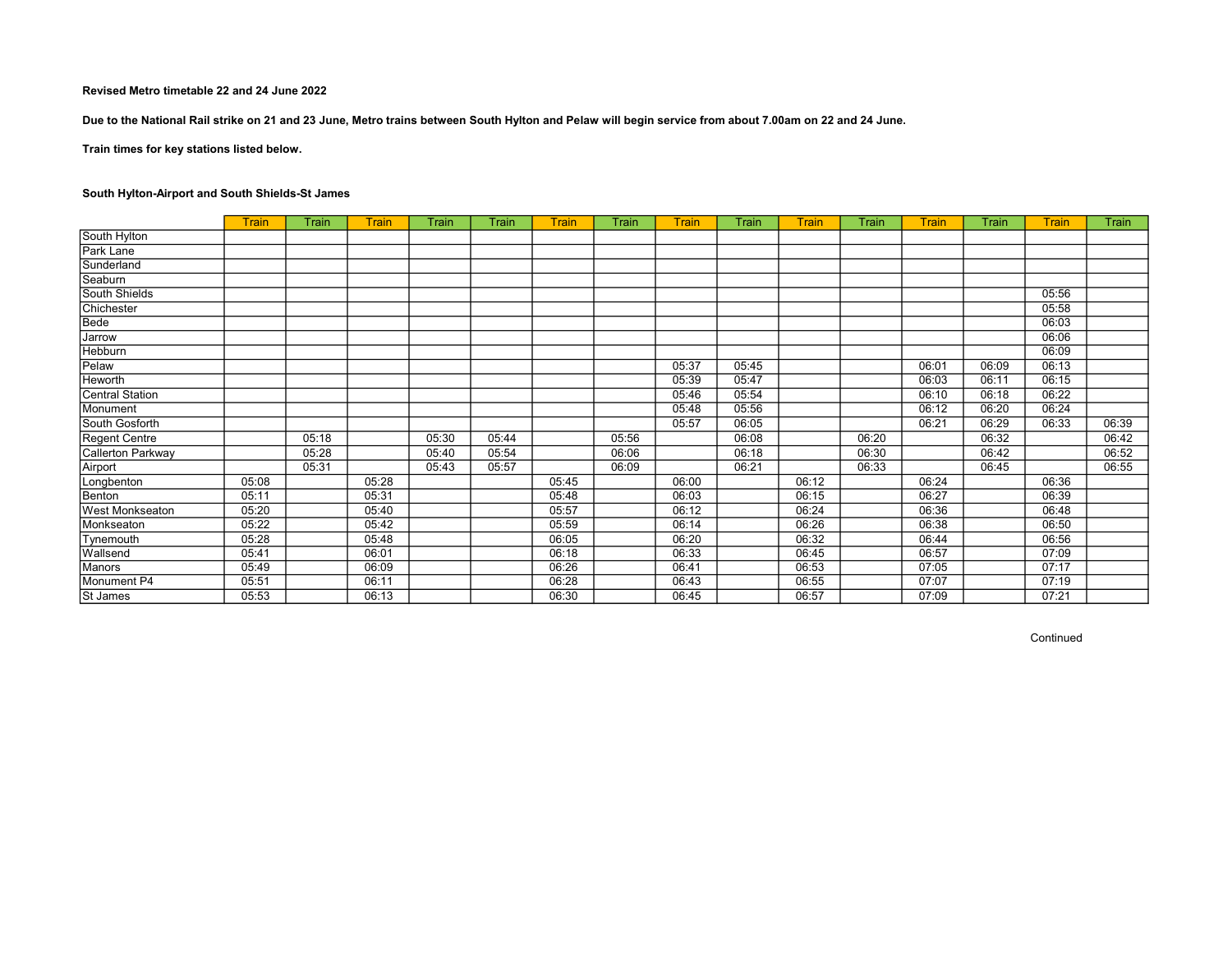Due to the National Rail strike on 21 and 23 June, Metro trains between South Hylton and Pelaw will begin service from about 7.00am on 22 and 24 June.

Train times for key stations listed below.

|                        | <b>Train</b> | Train | <b>Train</b> | <b>Train</b> | Train | Train | Train | Train | Train | <b>Train</b> | <b>Train</b> | Train | Train | <b>Train</b> | Train |
|------------------------|--------------|-------|--------------|--------------|-------|-------|-------|-------|-------|--------------|--------------|-------|-------|--------------|-------|
| South Hylton           |              |       |              |              |       |       |       |       |       |              |              |       |       |              |       |
| Park Lane              |              |       |              |              |       |       |       |       |       |              |              |       |       |              |       |
| Sunderland             |              |       |              |              |       |       |       |       |       |              |              |       |       |              |       |
| Seaburn                |              |       |              |              |       |       |       |       |       |              |              |       |       |              |       |
| South Shields          | 06:08        |       |              | 06:20        |       |       | 06:32 |       |       | 06:44        |              |       | 06:56 |              |       |
| Chichester             | 06:10        |       |              | 06:22        |       |       | 06:34 |       |       | 06:46        |              |       | 06:58 |              |       |
| Bede                   | 06:15        |       |              | 06:27        |       |       | 06:39 |       |       | 06:51        |              |       | 07:03 |              |       |
| Jarrow                 | 06:18        |       |              | 06:30        |       |       | 06:42 |       |       | 06:54        |              |       | 07:06 |              |       |
| Hebburn                | 06:21        |       |              | 06:33        |       |       | 06:45 |       |       | 06:57        |              |       | 07:09 |              |       |
| Pelaw                  | 06:25        | 06:31 |              | 06:37        |       | 06:43 | 06:49 | 06:55 |       | 07:01        |              | 07:07 | 07:13 | 07:16        | 07:19 |
| Heworth                | 06:27        | 06:33 |              | 06:39        |       | 06:45 | 06:51 | 06:57 |       | 07:03        |              | 07:09 | 07:15 | 07:18        | 07:21 |
| <b>Central Station</b> | 06:34        | 06:40 |              | 06:46        |       | 06:52 | 06:58 | 07:04 |       | 07:10        |              | 07:16 | 07:22 | 07:25        | 07:28 |
| Monument               | 06:36        | 06:42 |              | 06:48        |       | 06:54 | 07:00 | 07:06 |       | 07:12        |              | 07:18 | 07:24 | 07:27        | 07:30 |
| South Gosforth         | 06:45        | 06:51 |              | 06:57        |       | 07:03 | 07:09 | 07:15 |       | 07:21        | 07:24        | 07:27 | 07:33 | 07:36        | 07:39 |
| Regent Centre          |              | 06:54 |              |              |       | 07:06 |       | 07:18 |       |              |              | 07:30 |       |              | 07:42 |
| Callerton Parkway      |              | 07:04 |              |              |       | 07:16 |       | 07:28 |       |              |              | 07:40 |       |              | 07:52 |
| Airport                |              | 07:07 |              |              |       | 07:19 |       | 07:31 |       |              |              | 07:43 |       |              | 07:55 |
| Longbenton             | 06:48        |       | 06:54        | 07:00        | 07:06 |       | 07:12 |       | 07:18 | 07:24        | 07:27        |       | 07:36 | 07:39        |       |
| Benton                 | 06:51        |       | 06:57        | 07:03        | 07:09 |       | 07:15 |       | 07:21 | 07:27        | 07:30        |       | 07:39 | 07:42        |       |
| <b>West Monkseaton</b> | 07:00        |       | 07:06        | 07:12        | 07:18 |       | 07:24 |       | 07:30 | 07:36        | 07:39        |       | 07:48 | 07:51        |       |
| Monkseaton             | 07:02        |       | 07:08        | 07:14        | 07:20 |       | 07:26 |       | 07:32 | 07:38        | 07:42        |       | 07:50 | 07:54        |       |
| Tynemouth              | 07:08        |       |              | 07:20        |       |       | 07:32 |       |       | 07:44        |              |       | 07:56 |              |       |
| Wallsend               | 07:21        |       |              | 07:33        |       |       | 07:45 |       |       | 07:57        |              |       | 08:09 |              |       |
| Manors                 | 07:29        |       |              | 07:41        |       |       | 07:53 |       |       | 08:05        |              |       | 08:17 |              |       |
| Monument P4            | 07:31        |       |              | 07:43        |       |       | 07:55 |       |       | 08:07        |              |       | 08:19 |              |       |
| St James               | 07:33        |       |              | 07:45        |       |       | 07:57 |       |       | 08:09        |              |       | 08:21 |              |       |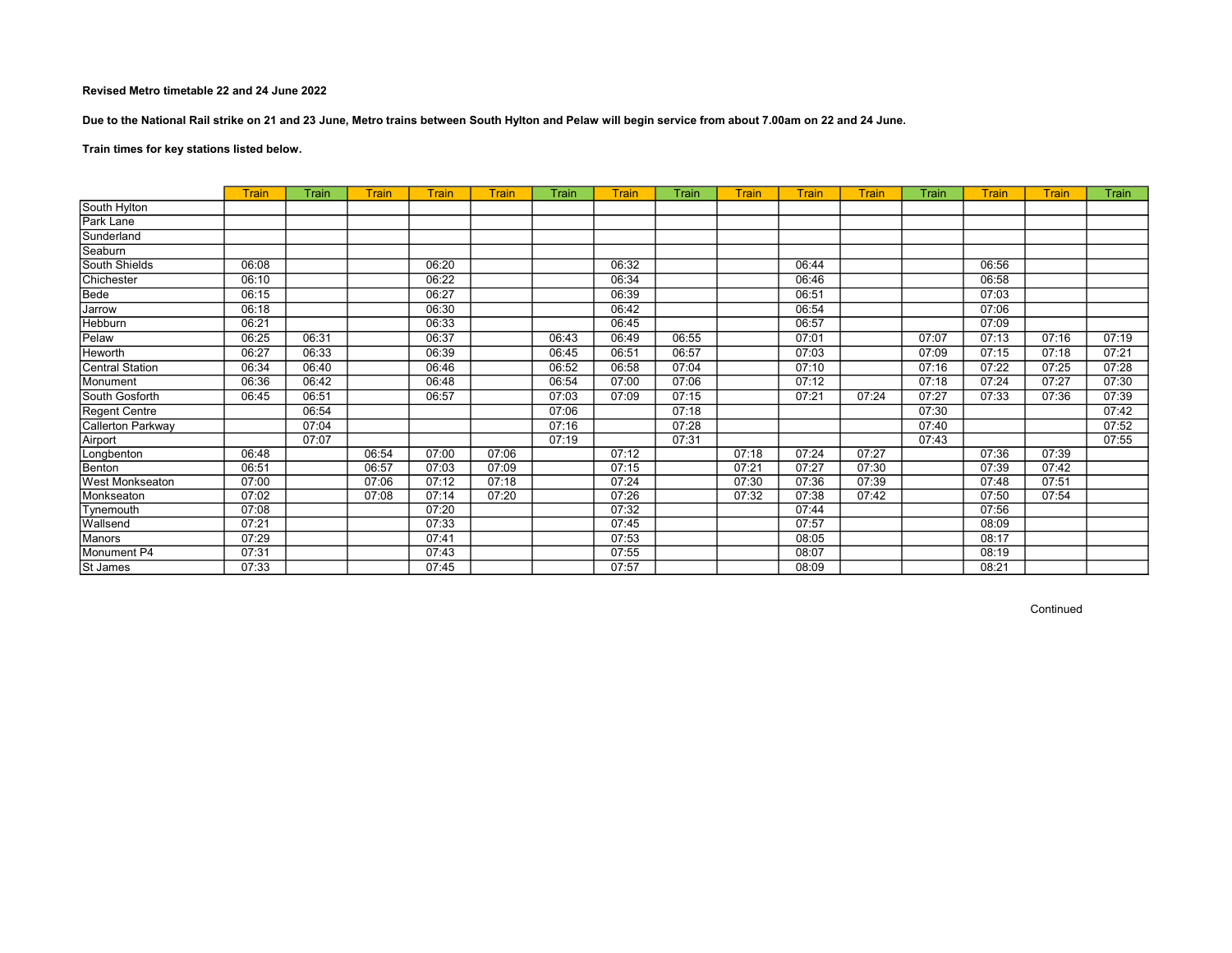Due to the National Rail strike on 21 and 23 June, Metro trains between South Hylton and Pelaw will begin service from about 7.00am on 22 and 24 June.

Train times for key stations listed below.

|                        | Train | Train | Train | Train | Train | Train | Train | Train | Train | Train | <b>Train</b> | Train | Train | Train | Train |
|------------------------|-------|-------|-------|-------|-------|-------|-------|-------|-------|-------|--------------|-------|-------|-------|-------|
| South Hylton           |       |       |       |       |       |       |       |       |       |       |              |       |       |       | 07:50 |
| Park Lane              |       |       |       |       |       |       |       |       |       |       |              |       |       |       | 07:58 |
| Sunderland             |       |       |       |       |       |       |       |       |       |       |              |       |       |       | 08:00 |
| Seaburn                |       |       |       |       |       |       |       |       |       |       |              |       |       |       | 08:05 |
| South Shields          | 07:08 |       |       | 07:20 |       |       | 07:32 |       |       | 07:44 |              |       | 07:56 |       |       |
| Chichester             | 07:10 |       |       | 07:22 |       |       | 07:34 |       |       | 07:46 |              |       | 07:58 |       |       |
| Bede                   | 07:15 |       |       | 07:27 |       |       | 07:39 |       |       | 07:51 |              |       | 08:03 |       |       |
| Jarrow                 | 07:18 |       |       | 07:30 |       |       | 07:42 |       |       | 07:54 |              |       | 08:06 |       |       |
| Hebburn                | 07:21 |       |       | 07:33 |       |       | 07:45 |       |       | 07:57 |              |       | 08:09 |       |       |
| Pelaw                  | 07:25 | 07:28 | 07:31 | 07:37 | 07:40 | 07:43 | 07:49 | 07:52 | 07:55 | 08:01 | 08:04        | 08:07 | 08:13 | 08:16 | 08:19 |
| Heworth                | 07:27 | 07:30 | 07:33 | 07:39 | 07:42 | 07:45 | 07:51 | 07:54 | 07:57 | 08:03 | 08:06        | 08:09 | 08:15 | 08:18 | 08:21 |
| <b>Central Station</b> | 07:34 | 07:37 | 07:40 | 07:46 | 07:49 | 07:52 | 07:58 | 08:01 | 08:04 | 08:10 | 08:13        | 08:16 | 08:22 | 08:25 | 08:28 |
| Monument               | 07:36 | 07:39 | 07:42 | 07:48 | 07:51 | 07:54 | 08:00 | 08:03 | 08:06 | 08:12 | 08:15        | 08:18 | 08:24 | 08:27 | 08:30 |
| South Gosforth         | 07:45 | 07:48 | 07:51 | 07:57 | 08:00 | 08:03 | 08:09 | 08:12 | 08:15 | 08:21 | 08:24        | 08:27 | 08:33 | 08:36 | 08:39 |
| Regent Centre          |       |       | 07:54 |       |       | 08:06 |       |       | 08:18 |       |              | 08:30 |       |       | 08:42 |
| Callerton Parkway      |       |       | 08:04 |       |       | 08:16 |       |       | 08:28 |       |              | 08:40 |       |       | 08:52 |
| Airport                |       |       | 08:07 |       |       | 08:19 |       |       | 08:31 |       |              | 08:43 |       |       | 08:55 |
| Longbenton             | 07:48 | 07:51 |       | 08:00 | 08:03 |       | 08:12 | 08:15 |       | 08:24 | 08:27        |       | 08:36 | 08:39 |       |
| Benton                 | 07:51 | 07:54 |       | 08:03 | 08:06 |       | 08:15 | 08:18 |       | 08:27 | 08:30        |       | 08:39 | 08:42 |       |
| <b>West Monkseaton</b> | 08:00 | 08:03 |       | 08:12 | 08:15 |       | 08:24 | 08:27 |       | 08:36 | 08:39        |       | 08:48 | 08:51 |       |
| Monkseaton             | 08:02 | 08:06 |       | 08:14 | 08:18 |       | 08:26 | 08:30 |       | 08:38 | 08:42        |       | 08:50 | 08:54 |       |
| Tynemouth              | 08:08 |       |       | 08:20 |       |       | 08:32 |       |       | 08:44 |              |       | 08:56 |       |       |
| Wallsend               | 08:21 |       |       | 08:33 |       |       | 08:45 |       |       | 08:57 |              |       | 09:09 |       |       |
| Manors                 | 08:29 |       |       | 08:41 |       |       | 08:53 |       |       | 09:05 |              |       | 09:17 |       |       |
| Monument P4            | 08:31 |       |       | 08:43 |       |       | 08:55 |       |       | 09:07 |              |       | 09:19 |       |       |
| St James               | 08:33 |       |       | 08:45 |       |       | 08:57 |       |       | 09:09 |              |       | 09:21 |       |       |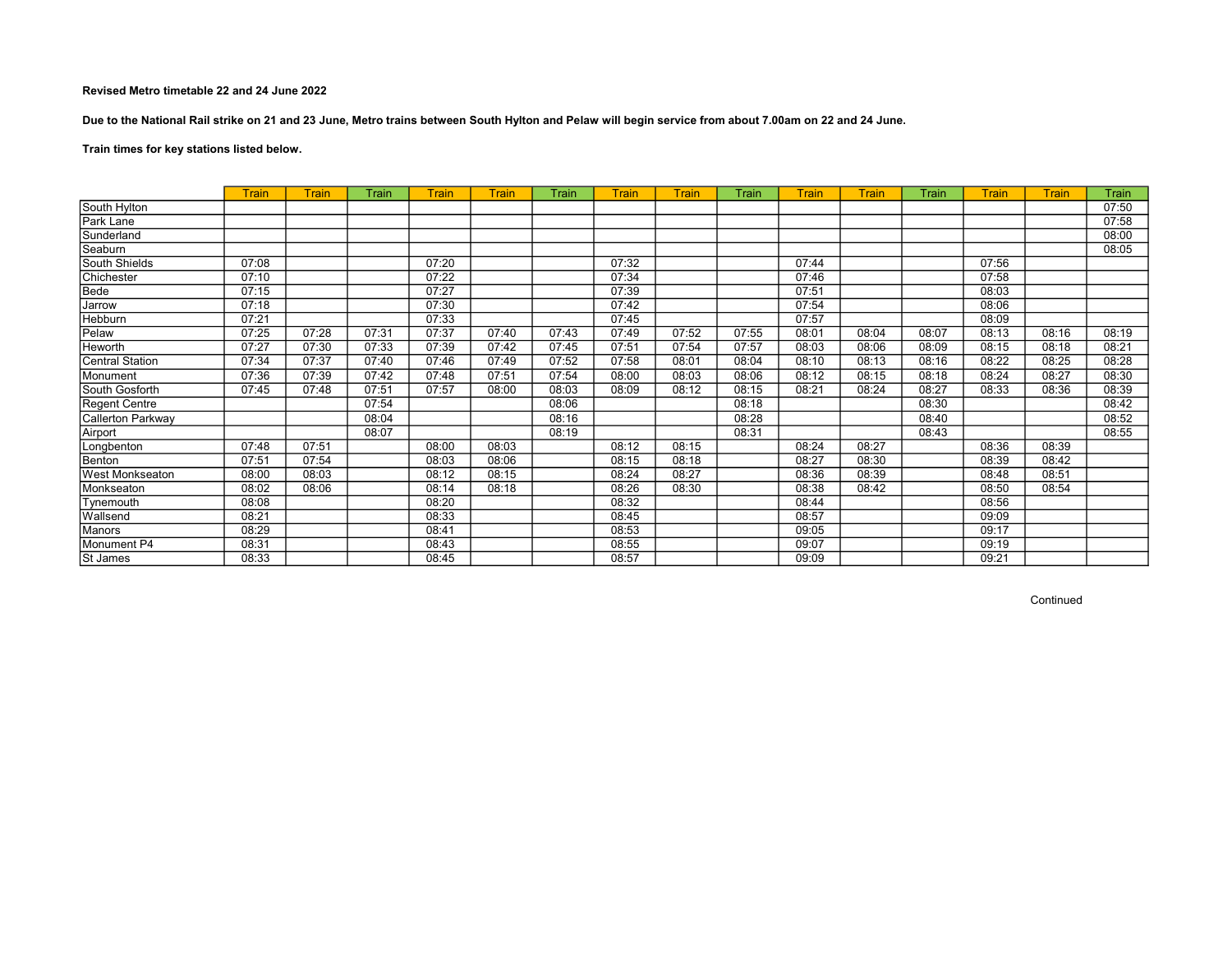Due to the National Rail strike on 21 and 23 June, Metro trains between South Hylton and Pelaw will begin service from about 7.00am on 22 and 24 June.

# Train times for key stations listed below.

|                          | <b>Train</b> | <b>Train</b> | Train | <b>Train</b> | <b>Train</b> | Train | <b>Train</b> | Train | Train | Train | Train | Train | Train | Train | Train |
|--------------------------|--------------|--------------|-------|--------------|--------------|-------|--------------|-------|-------|-------|-------|-------|-------|-------|-------|
| South Hylton             |              |              | 08:02 |              |              | 08:14 |              |       | 08:26 |       |       | 08:38 |       |       | 08:50 |
| Park Lane                |              |              | 08:10 |              |              | 08:22 |              |       | 08:34 |       |       | 08:46 |       |       | 08:58 |
| Sunderland               |              |              | 08:12 |              |              | 08:24 |              |       | 08:36 |       |       | 08:48 |       |       | 09:00 |
| Seaburn                  |              |              | 08:17 |              |              | 08:29 |              |       | 08:41 |       |       | 08:53 |       |       | 09:05 |
| South Shields            | 08:08        |              |       | 08:20        |              |       | 08:32        |       |       | 08:44 |       |       | 08:56 |       |       |
| Chichester               | 08:10        |              |       | 08:22        |              |       | 08:34        |       |       | 08:46 |       |       | 08:58 |       |       |
| Bede                     | 08:15        |              |       | 08:27        |              |       | 08:39        |       |       | 08:51 |       |       | 09:03 |       |       |
| Jarrow                   | 08:18        |              |       | 08:30        |              |       | 08:42        |       |       | 08:54 |       |       | 09:06 |       |       |
| Hebburn                  | 08:21        |              |       | 08:33        |              |       | 08:45        |       |       | 08:57 |       |       | 09:09 |       |       |
| Pelaw                    | 08:25        | 08:28        | 08:31 | 08:37        | 08:40        | 08:43 | 08:49        | 08:52 | 08:55 | 09:01 | 09:04 | 09:07 | 09:13 | 09:16 | 09:19 |
| Heworth                  | 08:27        | 08:30        | 08:33 | 08:39        | 08:42        | 08:45 | 08:51        | 08:54 | 08:57 | 09:03 | 09:06 | 09:09 | 09:15 | 09:18 | 09:21 |
| <b>Central Station</b>   | 08:34        | 08:37        | 08:40 | 08:46        | 08:49        | 08:52 | 08:58        | 09:01 | 09:04 | 09:10 | 09:13 | 09:16 | 09:22 | 09:25 | 09:28 |
| Monument                 | 08:36        | 08:39        | 08:42 | 08:48        | 08:51        | 08:54 | 09:00        | 09:03 | 09:06 | 09:12 | 09:15 | 09:18 | 09:24 | 09:27 | 09:30 |
| South Gosforth           | 08:45        | 08:48        | 08:51 | 08:57        | 09:00        | 09:03 | 09:09        | 09:12 | 09:15 | 09:21 | 09:24 | 09:27 | 09:33 | 09:36 | 09:39 |
| Regent Centre            |              |              | 08:54 |              |              | 09:06 |              |       | 09:18 |       |       | 09:30 |       |       | 09:42 |
| <b>Callerton Parkway</b> |              |              | 09:04 |              |              | 09:16 |              |       | 09:28 |       |       | 09:40 |       |       | 09:52 |
| Airport                  |              |              | 09:07 |              |              | 09:19 |              |       | 09:31 |       |       | 09:43 |       |       | 09:55 |
| Longbenton               | 08:48        | 08:51        |       | 09:00        | 09:03        |       | 09:12        | 09:15 |       | 09:24 |       |       | 09:36 |       |       |
| Benton                   | 08:51        | 08:54        |       | 09:03        | 09:06        |       | 09:15        | 09:18 |       | 09:27 |       |       | 09:39 |       |       |
| <b>West Monkseaton</b>   | 09:00        | 09:03        |       | 09:12        | 09:15        |       | 09:24        | 09:27 |       | 09:36 |       |       | 09:48 |       |       |
| Monkseaton               | 09:02        | 09:06        |       | 09:14        | 09:18        |       | 09:26        | 09:30 |       | 09:38 |       |       | 09:50 |       |       |
| Tynemouth                | 09:08        |              |       | 09:20        |              |       | 09:32        |       |       | 09:44 |       |       | 09:56 |       |       |
| Wallsend                 | 09:21        |              |       | 09:33        |              |       | 09:45        |       |       | 09:57 |       |       | 10:09 |       |       |
| Manors                   | 09:29        |              |       | 09:41        |              |       | 09:53        |       |       | 10:05 |       |       | 10:17 |       |       |
| Monument P4              | 09:31        |              |       | 09:43        |              |       | 09:55        |       |       | 10:07 |       |       | 10:19 |       |       |
| St James                 | 09:33        |              |       | 09:45        |              |       | 09:57        |       |       | 10:09 |       |       | 10:21 |       |       |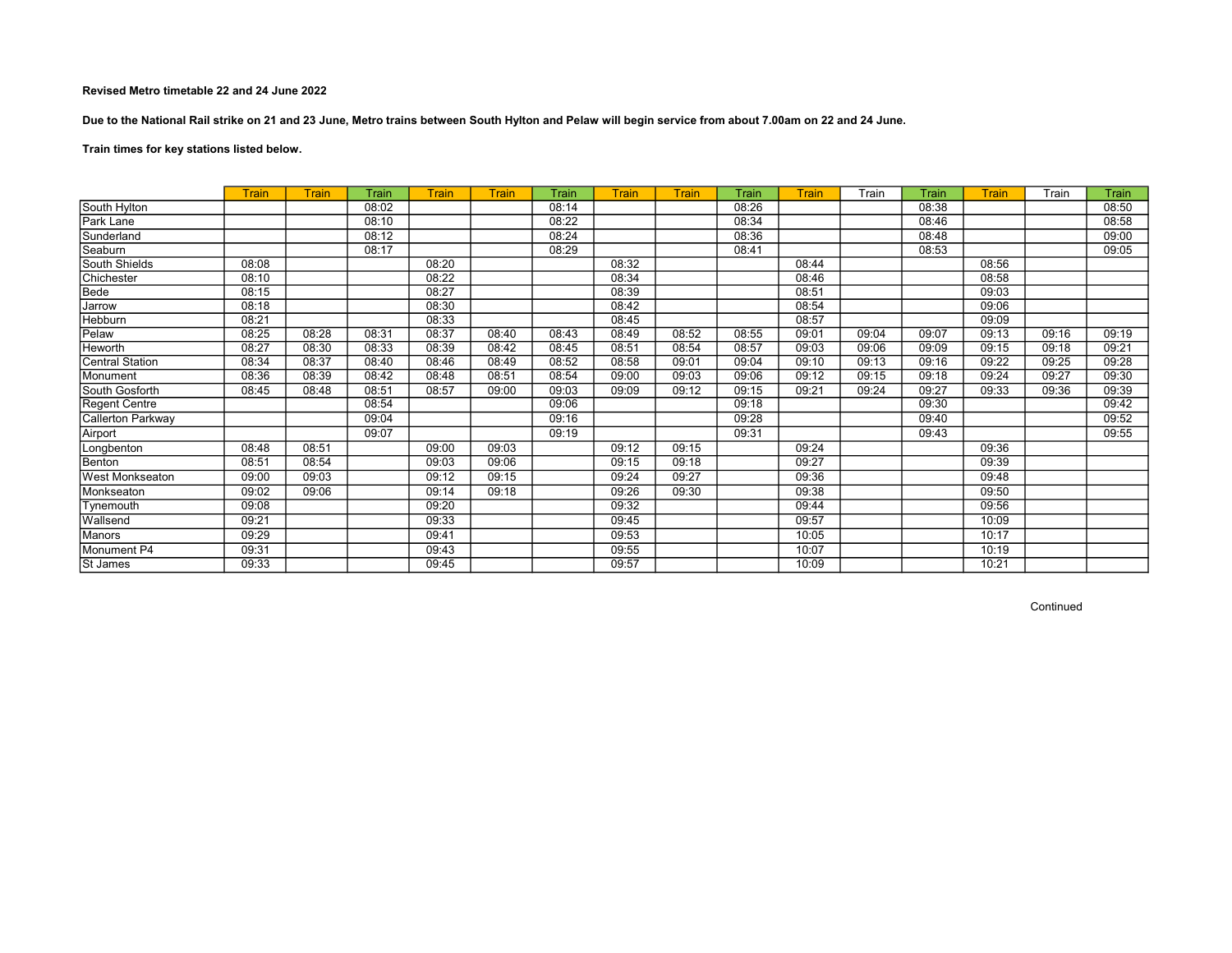Due to the National Rail strike on 21 and 23 June, Metro trains between South Hylton and Pelaw will begin service from about 7.00am on 22 and 24 June.

# Train times for key stations listed below.

|                        | <b>Train</b> | Train | Train | <b>Train</b> | Train | Train | Train | Train | <b>Train</b> | Train | <b>Train</b> | Train | Train | Train | <b>Train</b> |
|------------------------|--------------|-------|-------|--------------|-------|-------|-------|-------|--------------|-------|--------------|-------|-------|-------|--------------|
| South Hylton           |              |       | 09:02 |              |       | 09:13 |       | 09:26 |              | 09:38 |              | 09:50 |       | 10:02 |              |
| Park Lane              |              |       | 09:10 |              |       | 09:21 |       | 09:34 |              | 09:46 |              | 09:58 |       | 10:10 |              |
| Sunderland             |              |       | 09:12 |              |       | 09:23 |       | 09:36 |              | 09:48 |              | 10:00 |       | 10:12 |              |
| Seaburn                |              |       | 09:17 |              |       | 09:28 |       | 09:41 |              | 09:53 |              | 10:05 |       | 10:17 |              |
| South Shields          | 09:08        |       |       | 09:20        |       |       | 09:32 |       | 09:44        |       | 09:56        |       | 10:08 |       | 10:20        |
| Chichester             | 09:10        |       |       | 09:22        |       |       | 09:34 |       | 09:46        |       | 09:58        |       | 10:10 |       | 10:22        |
| Bede                   | 09:15        |       |       | 09:27        |       |       | 09:39 |       | 09:51        |       | 10:03        |       | 10:15 |       | 10:27        |
| Jarrow                 | 09:18        |       |       | 09:30        |       |       | 09:42 |       | 09:54        |       | 10:06        |       | 10:18 |       | 10:30        |
| Hebburn                | 09:21        |       |       | 09:33        |       |       | 09:45 |       | 09:57        |       | 10:09        |       | 10:21 |       | 10:33        |
| Pelaw                  | 09:25        | 09:28 | 09:31 | 09:37        | 09:40 | 09:43 | 09:49 | 09:55 | 10:01        | 10:07 | 10:13        | 10:19 | 10:25 | 10:31 | 10:37        |
| Heworth                | 09:27        | 09:30 | 09:33 | 09:39        | 09:42 | 09:45 | 09:51 | 09:57 | 10:03        | 10:09 | 10:15        | 10:21 | 10:27 | 10:33 | 10:39        |
| <b>Central Station</b> | 09:34        | 09:37 | 09:40 | 09:46        | 09:49 | 09:52 | 09:58 | 10:04 | 10:10        | 10:16 | 10:22        | 10:28 | 10:34 | 10:40 | 10:46        |
| Monument               | 09:36        | 09:39 | 09:42 | 09:48        | 09:51 | 09:54 | 10:00 | 10:06 | 10:12        | 10:18 | 10:24        | 10:30 | 10:36 | 10:42 | 10:48        |
| South Gosforth         | 09:45        | 09:48 | 09:51 | 09:57        | 10:00 | 10:03 | 10:09 | 10:15 | 10:21        | 10:27 | 10:33        | 10:39 | 10:45 | 10:51 | 10:57        |
| <b>Regent Centre</b>   |              |       | 09:54 |              |       | 10:06 |       | 10:18 |              | 10:30 |              | 10:42 |       | 10:54 |              |
| Callerton Parkway      |              |       | 10:04 |              |       | 10:16 |       | 10:28 |              | 10:40 |              | 10:52 |       | 11:04 |              |
| Airport                |              |       | 10:07 |              |       | 10:19 |       | 10:31 |              | 10:43 |              | 10:55 |       | 11:07 |              |
| Longbenton             | 09:48        |       |       | 10:00        |       |       | 10:12 |       | 10:24        |       | 10:36        |       | 10:48 |       | 11:00        |
| Benton                 | 09:51        |       |       | 10:03        |       |       | 10:15 |       | 10:27        |       | 10:39        |       | 10:51 |       | 11:03        |
| <b>West Monkseaton</b> | 10:00        |       |       | 10:12        |       |       | 10:24 |       | 10:36        |       | 10:48        |       | 11:00 |       | 11:12        |
| Monkseaton             | 10:02        |       |       | 10:14        |       |       | 10:26 |       | 10:38        |       | 10:50        |       | 11:02 |       | 11:14        |
| Tynemouth              | 10:08        |       |       | 10:20        |       |       | 10:32 |       | 10:44        |       | 10:56        |       | 11:08 |       | 11:20        |
| Wallsend               | 10:21        |       |       | 10:33        |       |       | 10:45 |       | 10:57        |       | 11:09        |       | 11:21 |       | 11:33        |
| Manors                 | 10:29        |       |       | 10:41        |       |       | 10:53 |       | 11:05        |       | 11:17        |       | 11:29 |       | 11:41        |
| Monument P4            | 10:31        |       |       | 10:43        |       |       | 10:55 |       | 11:07        |       | 11:19        |       | 11:31 |       | 11:43        |
| St James               | 10:33        |       |       | 10:45        |       |       | 10:57 |       | 11:09        |       | 11:21        |       | 11:33 |       | 11:45        |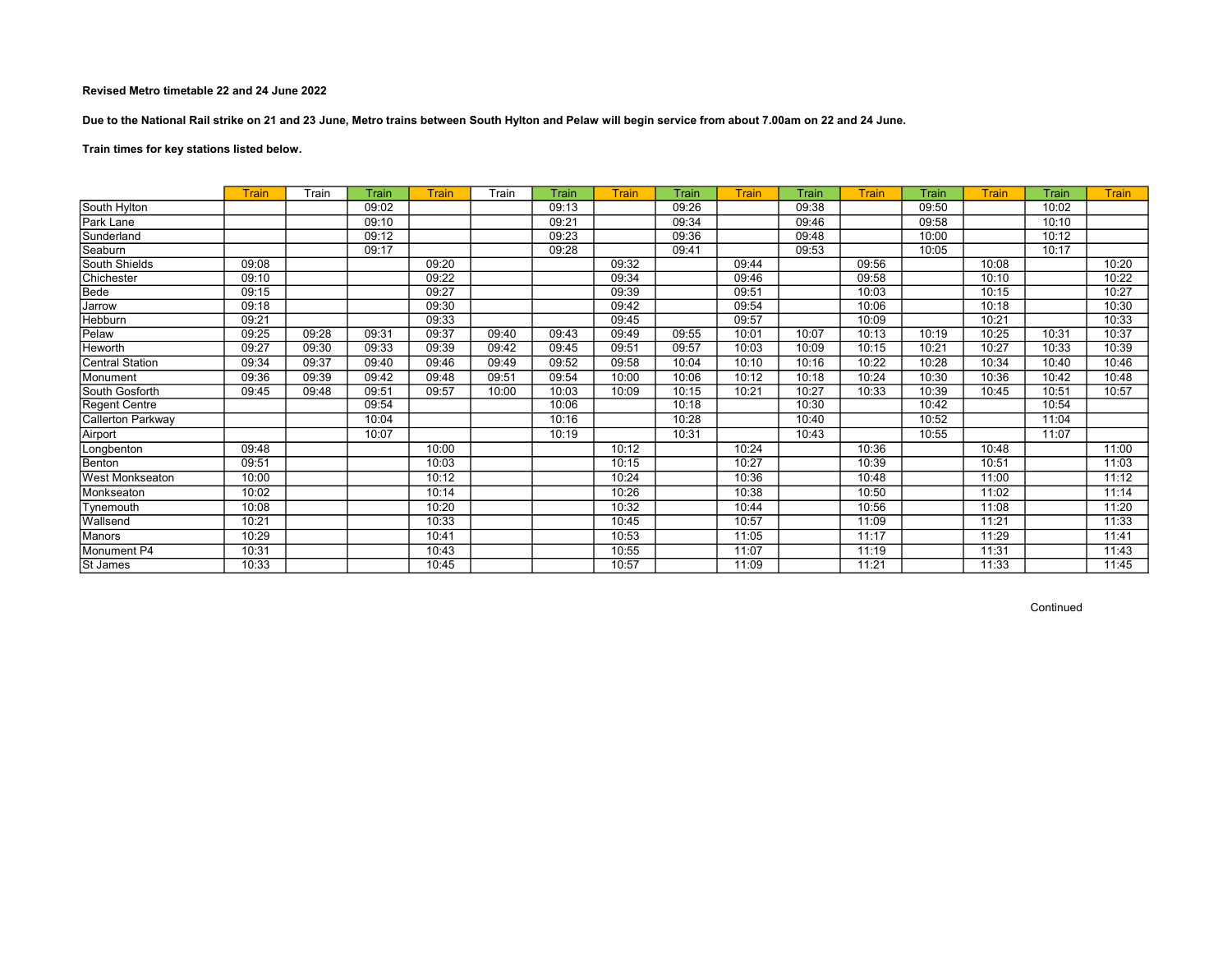Due to the National Rail strike on 21 and 23 June, Metro trains between South Hylton and Pelaw will begin service from about 7.00am on 22 and 24 June.

# Train times for key stations listed below.

|                   | Train | Train | Train | Train | Train | <b>Train</b> | Train | Train | Train | Train | Train | Train | Train | Train | Train |
|-------------------|-------|-------|-------|-------|-------|--------------|-------|-------|-------|-------|-------|-------|-------|-------|-------|
| South Hylton      | 10:14 |       | 10:26 |       | 10:38 |              | 10:50 |       | 11:02 |       | 11:14 |       | 11:26 |       | 11:38 |
| Park Lane         | 10:22 |       | 10:34 |       | 10:46 |              | 10:58 |       | 11:10 |       | 11:22 |       | 11:34 |       | 11:46 |
| Sunderland        | 10:24 |       | 10:36 |       | 10:48 |              | 11:00 |       | 11:12 |       | 11:24 |       | 11:36 |       | 11:48 |
| Seaburn           | 10:29 |       | 10:41 |       | 10:53 |              | 11:05 |       | 11:17 |       | 11:29 |       | 11:41 |       | 11:53 |
| South Shields     |       | 10:32 |       | 10:44 |       | 10:56        |       | 11:08 |       | 11:20 |       | 11:32 |       | 11:44 |       |
| Chichester        |       | 10:34 |       | 10:46 |       | 10:58        |       | 11:10 |       | 11:22 |       | 11:34 |       | 11:46 |       |
| Bede              |       | 10:39 |       | 10:51 |       | 11:03        |       | 11:15 |       | 11:27 |       | 11:39 |       | 11:51 |       |
| Jarrow            |       | 10:42 |       | 10:54 |       | 11:06        |       | 11:18 |       | 11:30 |       | 11:42 |       | 11:54 |       |
| Hebburn           |       | 10:45 |       | 10:57 |       | 11:09        |       | 11:21 |       | 11:33 |       | 11:45 |       | 11:57 |       |
| Pelaw             | 10:43 | 10:49 | 10:55 | 11:01 | 11:07 | 11:13        | 11:19 | 11:25 | 11:31 | 11:37 | 11:43 | 11:49 | 11:55 | 12:01 | 12:07 |
| Heworth           | 10:45 | 10:51 | 10:57 | 11:03 | 11:09 | 11:15        | 11:21 | 11:27 | 11:33 | 11:39 | 11:45 | 11:51 | 11:57 | 12:03 | 12:09 |
| Central Station   | 10:52 | 10:58 | 11:04 | 11:10 | 11:16 | 11:22        | 11:28 | 11:34 | 11:40 | 11:46 | 11:52 | 11:58 | 12:04 | 12:10 | 12:16 |
| Monument          | 10:54 | 11:00 | 11:06 | 11:12 | 11:18 | 11:24        | 11:30 | 11:36 | 11:42 | 11:48 | 11:54 | 12:00 | 12:06 | 12:12 | 12:18 |
| South Gosforth    | 11:03 | 11:09 | 11:15 | 11:21 | 11:27 | 11:33        | 11:39 | 11:45 | 11:51 | 11:57 | 12:03 | 12:09 | 12:15 | 12:21 | 12:27 |
| Regent Centre     | 11:06 |       | 11:18 |       | 11:30 |              | 11:42 |       | 11:54 |       | 12:06 |       | 12:18 |       | 12:30 |
| Callerton Parkway | 11:16 |       | 11:28 |       | 11:40 |              | 11:52 |       | 12:04 |       | 12:16 |       | 12:28 |       | 12:40 |
| Airport           | 11:19 |       | 11:31 |       | 11:43 |              | 11:55 |       | 12:07 |       | 12:19 |       | 12:31 |       | 12:43 |
| Longbenton        |       | 11:12 |       | 11:24 |       | 11:36        |       | 11:48 |       | 12:00 |       | 12:12 |       | 12:24 |       |
| Benton            |       | 11:15 |       | 11:27 |       | 11:39        |       | 11:51 |       | 12:03 |       | 12:15 |       | 12:27 |       |
| West Monkseaton   |       | 11:24 |       | 11:36 |       | 11:48        |       | 12:00 |       | 12:12 |       | 12:24 |       | 12:36 |       |
| Monkseaton        |       | 11:26 |       | 11:38 |       | 11:50        |       | 12:02 |       | 12:14 |       | 12:26 |       | 12:38 |       |
| Tynemouth         |       | 11:32 |       | 11:44 |       | 11:56        |       | 12:08 |       | 12:20 |       | 12:32 |       | 12:44 |       |
| Wallsend          |       | 11:45 |       | 11:57 |       | 12:09        |       | 12:21 |       | 12:33 |       | 12:45 |       | 12:57 |       |
| Manors            |       | 11:53 |       | 12:05 |       | 12:17        |       | 12:29 |       | 12:41 |       | 12:53 |       | 13:05 |       |
| Monument P4       |       | 11:55 |       | 12:07 |       | 12:19        |       | 12:31 |       | 12:43 |       | 12:55 |       | 13:07 |       |
| St James          |       | 11:57 |       | 12:09 |       | 12:21        |       | 12:33 |       | 12:45 |       | 12:57 |       | 13:09 |       |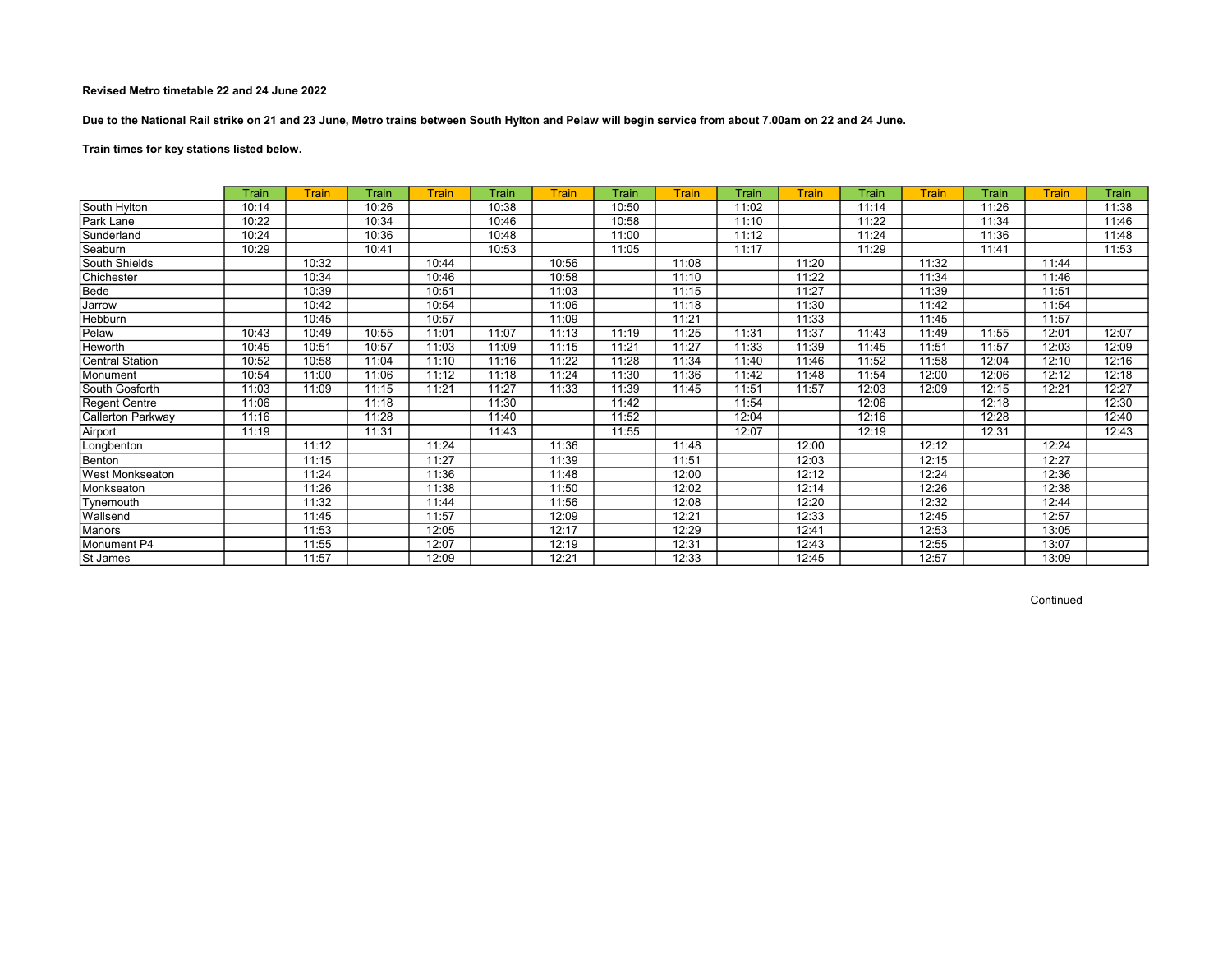Due to the National Rail strike on 21 and 23 June, Metro trains between South Hylton and Pelaw will begin service from about 7.00am on 22 and 24 June.

Train times for key stations listed below.

|                        | <b>Train</b> | Train | Train | Train | Train | Train | Train | Train | <b>Train</b> | Train | Train | Train | <b>Train</b> | Train | <b>Train</b> |
|------------------------|--------------|-------|-------|-------|-------|-------|-------|-------|--------------|-------|-------|-------|--------------|-------|--------------|
| South Hylton           |              | 11:50 |       | 12:02 |       | 12:14 |       | 12:26 |              | 12:38 |       | 12:50 |              | 13:02 |              |
| Park Lane              |              | 11:58 |       | 12:10 |       | 12:22 |       | 12:34 |              | 12:46 |       | 12:58 |              | 13:10 |              |
| Sunderland             |              | 12:00 |       | 12:12 |       | 12:24 |       | 12:36 |              | 12:48 |       | 13:00 |              | 13:12 |              |
| Seaburn                |              | 12:05 |       | 12:17 |       | 12:29 |       | 12:41 |              | 12:53 |       | 13:05 |              | 13:17 |              |
| South Shields          | 11:56        |       | 12:08 |       | 12:20 |       | 12:32 |       | 12:44        |       | 12:56 |       | 13:08        |       | 13:20        |
| Chichester             | 11:58        |       | 12:10 |       | 12:22 |       | 12:34 |       | 12:46        |       | 12:58 |       | 13:10        |       | 13:22        |
| Bede                   | 12:03        |       | 12:15 |       | 12:27 |       | 12:39 |       | 12:51        |       | 13:03 |       | 13:15        |       | 13:27        |
| Jarrow                 | 12:06        |       | 12:18 |       | 12:30 |       | 12:42 |       | 12:54        |       | 13:06 |       | 13:18        |       | 13:30        |
| Hebburn                | 12:09        |       | 12:21 |       | 12:33 |       | 12:45 |       | 12:57        |       | 13:09 |       | 13:21        |       | 13:33        |
| Pelaw                  | 12:13        | 12:19 | 12:25 | 12:31 | 12:37 | 12:43 | 12:49 | 12:55 | 13:01        | 13:07 | 13:13 | 13:19 | 13:25        | 13:31 | 13:37        |
| <b>Heworth</b>         | 12:15        | 12:21 | 12:27 | 12:33 | 12:39 | 12:45 | 12:51 | 12:57 | 13:03        | 13:09 | 13:15 | 13:21 | 13:27        | 13:33 | 13:39        |
| Central Station        | 12:22        | 12:28 | 12:34 | 12:40 | 12:46 | 12:52 | 12:58 | 13:04 | 13:10        | 13:16 | 13:22 | 13:28 | 13:34        | 13:40 | 13:46        |
| Monument               | 12:24        | 12:30 | 12:36 | 12:42 | 12:48 | 12:54 | 13:00 | 13:06 | 13:12        | 13:18 | 13:24 | 13:30 | 13:36        | 13:42 | 13:48        |
| South Gosforth         | 12:33        | 12:39 | 12:45 | 12:51 | 12:57 | 13:03 | 13:09 | 13:15 | 13:21        | 13:27 | 13:33 | 13:39 | 13:45        | 13:51 | 13:57        |
| Regent Centre          |              | 12:42 |       | 12:54 |       | 13:06 |       | 13:18 |              | 13:30 |       | 13:42 |              | 13:54 |              |
| Callerton Parkway      |              | 12:52 |       | 13:04 |       | 13:16 |       | 13:28 |              | 13:40 |       | 13:52 |              | 14:04 |              |
| Airport                |              | 12:55 |       | 13:07 |       | 13:19 |       | 13:31 |              | 13:43 |       | 13:55 |              | 14:07 |              |
| Longbenton             | 12:36        |       | 12:48 |       | 13:00 |       | 13:12 |       | 13:24        |       | 13:36 |       | 13:48        |       | 14:00        |
| Benton                 | 12:39        |       | 12:51 |       | 13:03 |       | 13:15 |       | 13:27        |       | 13:39 |       | 13:51        |       | 14:03        |
| <b>West Monkseaton</b> | 12:48        |       | 13:00 |       | 13:12 |       | 13:24 |       | 13:36        |       | 13:48 |       | 14:00        |       | 14:12        |
| Monkseaton             | 12:50        |       | 13:02 |       | 13:14 |       | 13:26 |       | 13:38        |       | 13:50 |       | 14:02        |       | 14:14        |
| Tynemouth              | 12:56        |       | 13:08 |       | 13:20 |       | 13:32 |       | 13:44        |       | 13:56 |       | 14:08        |       | 14:20        |
| Wallsend               | 13:09        |       | 13:21 |       | 13:33 |       | 13:45 |       | 13:57        |       | 14:09 |       | 14:21        |       | 14:33        |
| Manors                 | 13:17        |       | 13:29 |       | 13:41 |       | 13:53 |       | 14:05        |       | 14:17 |       | 14:29        |       | 14:41        |
| Monument P4            | 13:19        |       | 13:31 |       | 13:43 |       | 13:55 |       | 14:07        |       | 14:19 |       | 14:31        |       | 14:43        |
| St James               | 13:21        |       | 13:33 |       | 13:45 |       | 13:57 |       | 14:09        |       | 14:21 |       | 14:33        |       | 14:45        |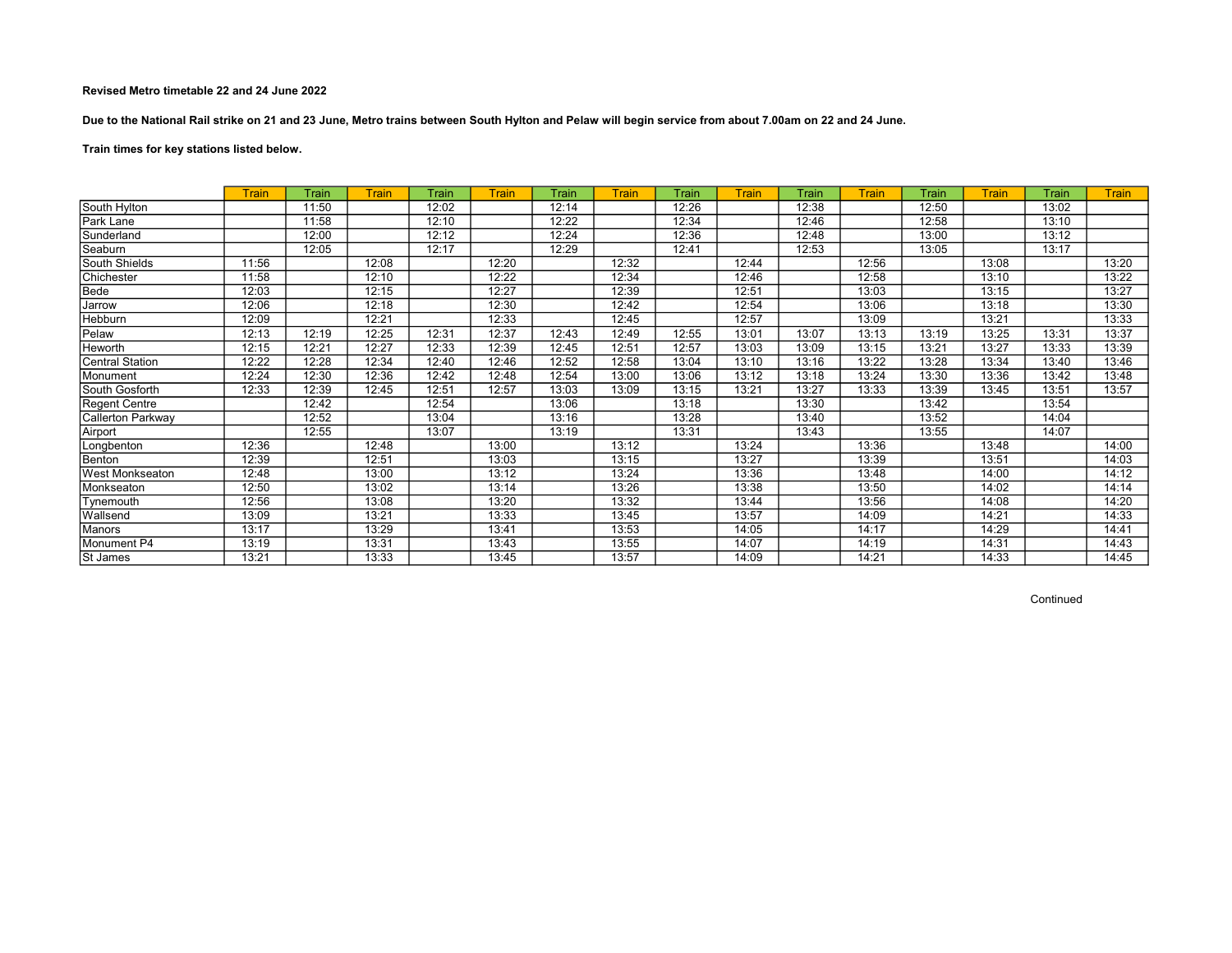Due to the National Rail strike on 21 and 23 June, Metro trains between South Hylton and Pelaw will begin service from about 7.00am on 22 and 24 June.

# Train times for key stations listed below.

|                          | Train | <b>Train</b> | Train | <b>Train</b> | Train | <b>Train</b> | Train | Train | Train | Train | Train | <b>Train</b> | Train | Train | Train |
|--------------------------|-------|--------------|-------|--------------|-------|--------------|-------|-------|-------|-------|-------|--------------|-------|-------|-------|
| South Hylton             | 13:14 |              | 13:26 |              | 13:38 |              | 13:50 |       | 14:02 |       | 14:14 |              | 14:26 |       | 14:38 |
| Park Lane                | 13:22 |              | 13:34 |              | 13:46 |              | 13:58 |       | 14:10 |       | 14:22 |              | 14:34 |       | 14:46 |
| Sunderland               | 13:24 |              | 13:36 |              | 13:48 |              | 14:00 |       | 14:12 |       | 14:24 |              | 14:36 |       | 14:48 |
| Seaburn                  | 13:29 |              | 13:41 |              | 13:53 |              | 14:05 |       | 14:17 |       | 14:29 |              | 14:41 |       | 14:53 |
| South Shields            |       | 13:32        |       | 13:44        |       | 13:56        |       | 14:08 |       | 14:20 |       | 14:32        |       | 14:44 |       |
| Chichester               |       | 13:34        |       | 13:46        |       | 13:58        |       | 14:10 |       | 14:22 |       | 14:34        |       | 14:46 |       |
| Bede                     |       | 13:39        |       | 13:51        |       | 14:03        |       | 14:15 |       | 14:27 |       | 14:39        |       | 14:51 |       |
| Jarrow                   |       | 13:42        |       | 13:54        |       | 14:06        |       | 14:18 |       | 14:30 |       | 14:42        |       | 14:54 |       |
| Hebburn                  |       | 13:45        |       | 13:57        |       | 14:09        |       | 14:21 |       | 14:33 |       | 14:45        |       | 14:57 |       |
| Pelaw                    | 13:43 | 13:49        | 13:55 | 14:01        | 14:07 | 14:13        | 14:19 | 14:25 | 14:31 | 14:37 | 14:43 | 14:49        | 14:55 | 15:01 | 15:07 |
| Heworth                  | 13:45 | 13:51        | 13:57 | 14:03        | 14:09 | 14:15        | 14:21 | 14:27 | 14:33 | 14:39 | 14:45 | 14:51        | 14:57 | 15:03 | 15:09 |
| <b>Central Station</b>   | 13:52 | 13:58        | 14:04 | 14:10        | 14:16 | 14:22        | 14:28 | 14:34 | 14:40 | 14:46 | 14:52 | 14:58        | 15:04 | 15:10 | 15:16 |
| Monument                 | 13:54 | 14:00        | 14:06 | 14:12        | 14:18 | 14:24        | 14:30 | 14:36 | 14:42 | 14:48 | 14:54 | 15:00        | 15:06 | 15:12 | 15:18 |
| South Gosforth           | 14:03 | 14:09        | 14:15 | 14:21        | 14:27 | 14:33        | 14:39 | 14:45 | 14:51 | 14:57 | 15:03 | 15:09        | 15:15 | 15:21 | 15:27 |
| Regent Centre            | 14:06 |              | 14:18 |              | 14:30 |              | 14:42 |       | 14:54 |       | 15:06 |              | 15:18 |       | 15:30 |
| <b>Callerton Parkway</b> | 14:16 |              | 14:28 |              | 14:40 |              | 14:52 |       | 15:04 |       | 15:16 |              | 15:28 |       | 15:40 |
| Airport                  | 14:19 |              | 14:31 |              | 14:43 |              | 14:55 |       | 15:07 |       | 15:19 |              | 15:31 |       | 15:43 |
| Longbenton               |       | 14:12        |       | 14:24        |       | 14:36        |       | 14:48 |       | 15:00 |       | 15:12        |       | 15:24 |       |
| Benton                   |       | 14:15        |       | 14:27        |       | 14:39        |       | 14:51 |       | 15:03 |       | 15:15        |       | 15:27 |       |
| West Monkseaton          |       | 14:24        |       | 14:36        |       | 14:48        |       | 15:00 |       | 15:12 |       | 15:24        |       | 15:36 |       |
| Monkseaton               |       | 14:26        |       | 14:38        |       | 14:50        |       | 15:02 |       | 15:14 |       | 15:26        |       | 15:38 |       |
| Tynemouth                |       | 14:32        |       | 14:44        |       | 14:56        |       | 15:08 |       | 15:20 |       | 15:32        |       | 15:44 |       |
| Wallsend                 |       | 14:45        |       | 14:57        |       | 15:09        |       | 15:21 |       | 15:33 |       | 15:45        |       | 15:57 |       |
| Manors                   |       | 14:53        |       | 15:05        |       | 15:17        |       | 15:29 |       | 15:41 |       | 15:53        |       | 16:05 |       |
| Monument P4              |       | 14:55        |       | 15:07        |       | 15:19        |       | 15:31 |       | 15:43 |       | 15:55        |       | 16:07 |       |
| St James                 |       | 14:57        |       | 15:09        |       | 15:21        |       | 15:33 |       | 15:45 |       | 15:57        |       | 16:09 |       |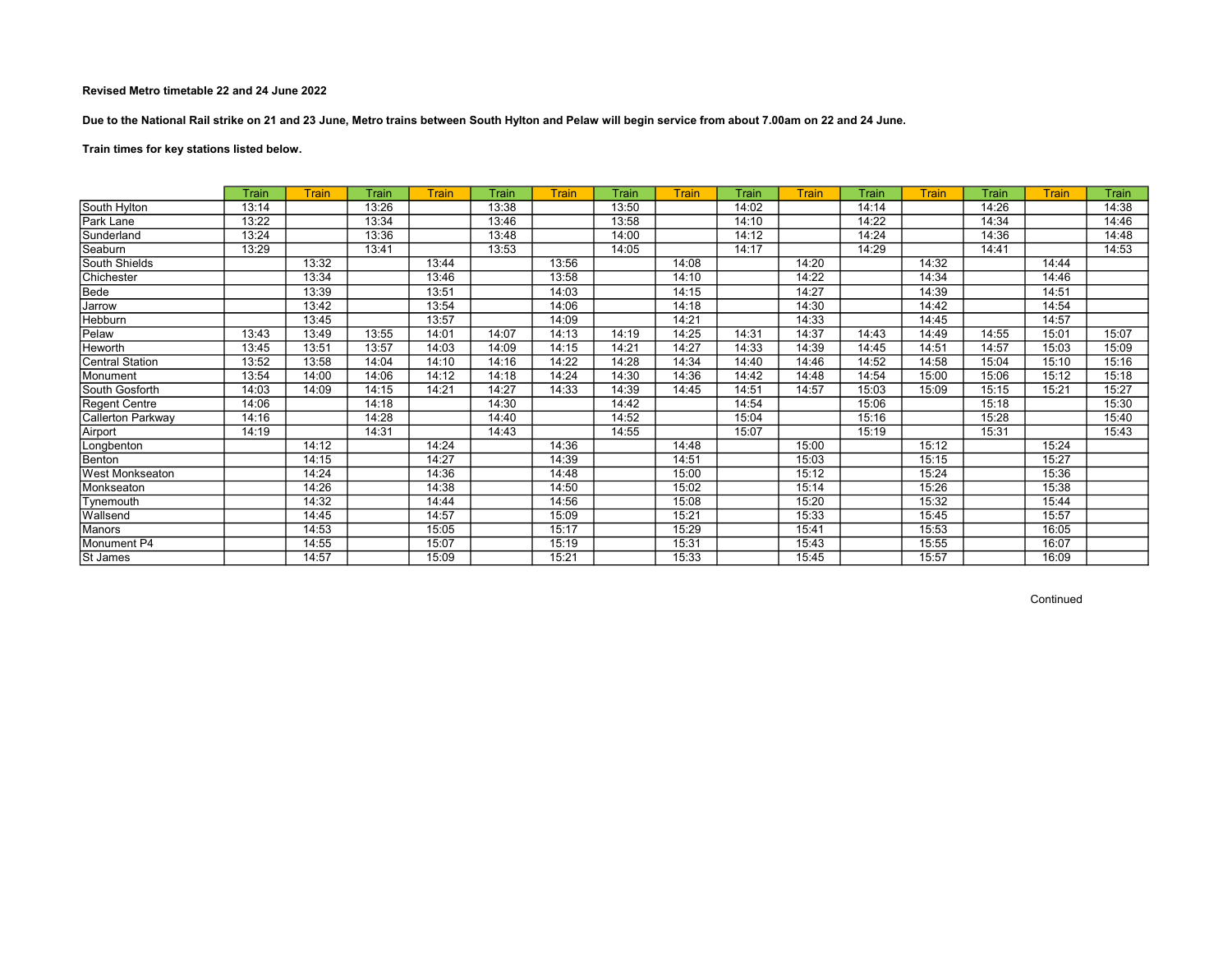Due to the National Rail strike on 21 and 23 June, Metro trains between South Hylton and Pelaw will begin service from about 7.00am on 22 and 24 June.

# Train times for key stations listed below.

|                          | <b>Train</b> | <b>Train</b> | Train | <b>Train</b> | <b>Train</b> | Train | Train | Train | <b>Train</b> | Train | Train | Train | Train | Train | <b>Train</b> |
|--------------------------|--------------|--------------|-------|--------------|--------------|-------|-------|-------|--------------|-------|-------|-------|-------|-------|--------------|
| South Hylton             |              |              | 14:50 |              |              | 15:02 |       | 15:14 |              |       | 15:26 |       |       | 15:38 |              |
| Park Lane                |              |              | 14:58 |              |              | 15:10 |       | 15:22 |              |       | 15:34 |       |       | 15:46 |              |
| Sunderland               |              |              | 15:00 |              |              | 15:12 |       | 15:24 |              |       | 15:36 |       |       | 15:48 |              |
| Seaburn                  |              |              | 15:05 |              |              | 15:17 |       | 15:29 |              |       | 15:41 |       |       | 15:53 |              |
| South Shields            |              | 14:56        |       |              | 15:08        |       | 15:20 |       |              | 15:32 |       |       | 15:44 |       | 15:56        |
| Chichester               |              | 14:58        |       |              | 15:10        |       | 15:22 |       |              | 15:34 |       |       | 15:46 |       | 15:58        |
| Bede                     |              | 15:03        |       |              | 15:15        |       | 15:27 |       |              | 15:39 |       |       | 15:51 |       | 16:03        |
| Jarrow                   |              | 15:06        |       |              | 15:18        |       | 15:30 |       |              | 15:42 |       |       | 15:54 |       | 16:06        |
| Hebburn                  |              | 15:09        |       |              | 15:21        |       | 15:33 |       |              | 15:45 |       |       | 15:57 |       | 16:09        |
| Pelaw                    |              | 15:13        | 15:19 |              | 15:25        | 15:31 | 15:37 | 15:43 |              | 15:49 | 15:55 | 15:58 | 16:01 | 16:07 | 16:13        |
| Heworth                  |              | 15:15        | 15:21 |              | 15:27        | 15:33 | 15:39 | 15:45 |              | 15:51 | 15:57 | 16:00 | 16:03 | 16:09 | 16:15        |
| <b>Central Station</b>   |              | 15:22        | 15:28 |              | 15:34        | 15:40 | 15:46 | 15:52 |              | 15:58 | 16:04 | 16:07 | 16:10 | 16:16 | 16:22        |
| Monument                 |              | 15:24        | 15:30 |              | 15:36        | 15:42 | 15:48 | 15:54 |              | 16:00 | 16:06 | 16:09 | 16:12 | 16:18 | 16:24        |
| South Gosforth           |              | 15:33        | 15:39 |              | 15:45        | 15:51 | 15:57 | 16:03 |              | 16:09 | 16:15 | 16:18 | 16:21 | 16:27 | 16:33        |
| <b>Regent Centre</b>     |              |              | 15:42 |              |              | 15:54 |       | 16:06 |              |       | 16:18 |       |       | 16:30 |              |
| <b>Callerton Parkway</b> |              |              | 15:52 |              |              | 16:04 |       | 16:16 |              |       | 16:28 |       |       | 16:40 |              |
| Airport                  |              |              | 15:55 |              |              | 16:07 |       | 16:19 |              |       | 16:31 |       |       | 16:43 |              |
| Longbenton               | 15:30        | 15:36        |       | 15:42        | 15:48        |       | 16:00 |       | 16:06        | 16:12 |       | 16:21 | 16:24 |       | 16:36        |
| Benton                   | 15:33        | 15:39        |       | 15:45        | 15:51        |       | 16:03 |       | 16:09        | 16:15 |       | 16:24 | 16:27 |       | 16:39        |
| West Monkseaton          | 15:42        | 15:48        |       | 15:54        | 16:00        |       | 16:12 |       | 16:18        | 16:24 |       | 16:33 | 16:36 |       | 16:48        |
| Monkseaton               | 15:44        | 15:50        |       | 15:56        | 16:02        |       | 16:14 |       | 16:20        | 16:26 |       | 16:35 | 16:38 |       | 16:50        |
| Tynemouth                |              | 15:56        |       |              | 16:08        |       | 16:20 |       |              | 16:32 |       |       | 16:44 |       | 16:56        |
| Wallsend                 |              | 16:09        |       |              | 16:21        |       | 16:33 |       |              | 16:45 |       |       | 16:57 |       | 17:09        |
| <b>Manors</b>            |              | 16:17        |       |              | 16:29        |       | 16:41 |       |              | 16:53 |       |       | 17:05 |       | 17:17        |
| Monument P4              |              | 16:19        |       |              | 16:31        |       | 16:43 |       |              | 16:55 |       |       | 17:07 |       | 17:19        |
| St James                 |              | 16:21        |       |              | 16:33        |       | 16:45 |       |              | 16:57 |       |       | 17:09 |       | 17:21        |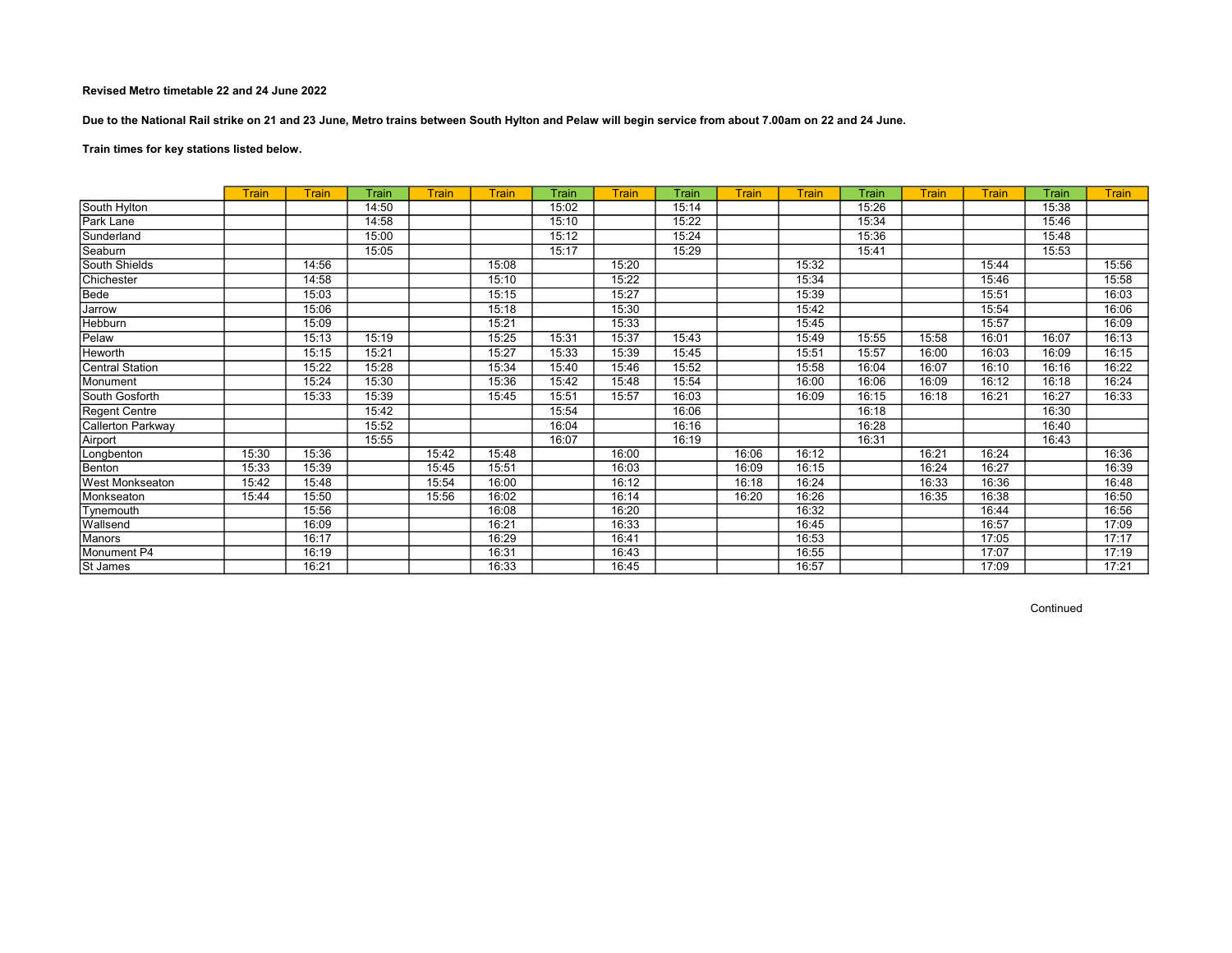Due to the National Rail strike on 21 and 23 June, Metro trains between South Hylton and Pelaw will begin service from about 7.00am on 22 and 24 June.

Train times for key stations listed below.

|                        | Train | Train | Train | Train | <b>Train</b> | <b>Train</b> | Train | Train | Train | Train | Train | Train | Train | Train | <b>Train</b> |
|------------------------|-------|-------|-------|-------|--------------|--------------|-------|-------|-------|-------|-------|-------|-------|-------|--------------|
| South Hylton           | 15:50 |       |       | 16:02 |              |              |       | 16:14 |       |       | 16:26 |       |       | 16:38 |              |
| Park Lane              | 15:58 |       |       | 16:10 |              |              |       | 16:22 |       |       | 16:34 |       |       | 16:46 |              |
| Sunderland             | 16:00 |       |       | 16:12 |              |              |       | 16:24 |       |       | 16:36 |       |       | 16:48 |              |
| Seaburn                | 16:05 |       |       | 16:17 |              |              |       | 16:29 |       |       | 16:41 |       |       | 16:53 |              |
| South Shields          |       |       | 16:08 |       |              | 16:20        |       |       |       | 16:32 |       |       | 16:44 |       |              |
| Chichester             |       |       | 16:10 |       |              | 16:22        |       |       |       | 16:34 |       |       | 16:46 |       |              |
| Bede                   |       |       | 16:15 |       |              | 16:27        |       |       |       | 16:39 |       |       | 16:51 |       |              |
| Jarrow                 |       |       | 16:18 |       |              | 16:30        |       |       |       | 16:42 |       |       | 16:54 |       |              |
| Hebburn                |       |       | 16:21 |       |              | 16:33        |       |       |       | 16:45 |       |       | 16:57 |       |              |
| Pelaw                  | 16:19 | 16:22 | 16:25 | 16:31 | 16:34        | 16:37        | 16:40 | 16:43 | 16:46 | 16:49 | 16:55 | 16:58 | 17:01 | 17:07 | 17:10        |
| Heworth                | 16:21 | 16:24 | 16:27 | 16:33 | 16:36        | 16:39        | 16:42 | 16:45 | 16:48 | 16:51 | 16:57 | 17:00 | 17:03 | 17:09 | 17:12        |
| Central Station        | 16:28 | 16:31 | 16:34 | 16:40 | 16:43        | 16:46        | 16:49 | 16:52 | 16:55 | 16:58 | 17:04 | 17:07 | 17:10 | 17:16 | 17:19        |
| Monument               | 16:30 | 16:33 | 16:36 | 16:42 | 16:45        | 16:48        | 16:51 | 16:54 | 16:57 | 17:00 | 17:06 | 17:09 | 17:12 | 17:18 | 17:21        |
| South Gosforth         | 16:39 | 16:42 | 16:45 | 16:51 | 16:54        | 16:57        | 17:00 | 17:03 | 17:06 | 17:09 | 17:15 | 17:18 | 17:21 | 17:27 | 17:30        |
| Regent Centre          | 16:42 |       |       | 16:54 |              |              | 17:03 | 17:06 |       |       | 17:18 |       |       | 17:30 |              |
| Callerton Parkway      | 16:52 |       |       | 17:04 |              |              |       | 17:16 |       |       | 17:28 |       |       | 17:40 |              |
| Airport                | 16:55 |       |       | 17:07 |              |              |       | 17:19 |       |       | 17:31 |       |       | 17:43 |              |
| Longbenton             |       | 16:45 | 16:48 |       | 16:57        | 17:00        |       |       | 17:09 | 17:12 |       | 17:21 | 17:24 |       | 17:33        |
| Benton                 |       | 16:48 | 16:51 |       | 17:00        | 17:03        |       |       | 17:12 | 17:15 |       | 17:24 | 17:27 |       | 17:36        |
| <b>West Monkseaton</b> |       | 16:57 | 17:00 |       | 17:09        | 17:12        |       |       | 17:21 | 17:24 |       | 17:33 | 17:36 |       | 17:45        |
| Monkseaton             |       | 16:59 | 17:02 |       | 17:11        | 17:14        |       |       | 17:23 | 17:26 |       | 17:35 | 17:38 |       | 17:47        |
| Tynemouth              |       |       | 17:08 |       |              | 17:20        |       |       |       | 17:32 |       |       | 17:44 |       |              |
| Wallsend               |       |       | 17:21 |       |              | 17:33        |       |       |       | 17:45 |       |       | 17:57 |       |              |
| Manors                 |       |       | 17:29 |       |              | 17:41        |       |       |       | 17:53 |       |       | 18:05 |       |              |
| Monument P4            |       |       | 17:31 |       |              | 17:43        |       |       |       | 17:55 |       |       | 18:07 |       |              |
| St James               |       |       | 17:33 |       |              | 17:45        |       |       |       | 17:57 |       |       | 18:09 |       |              |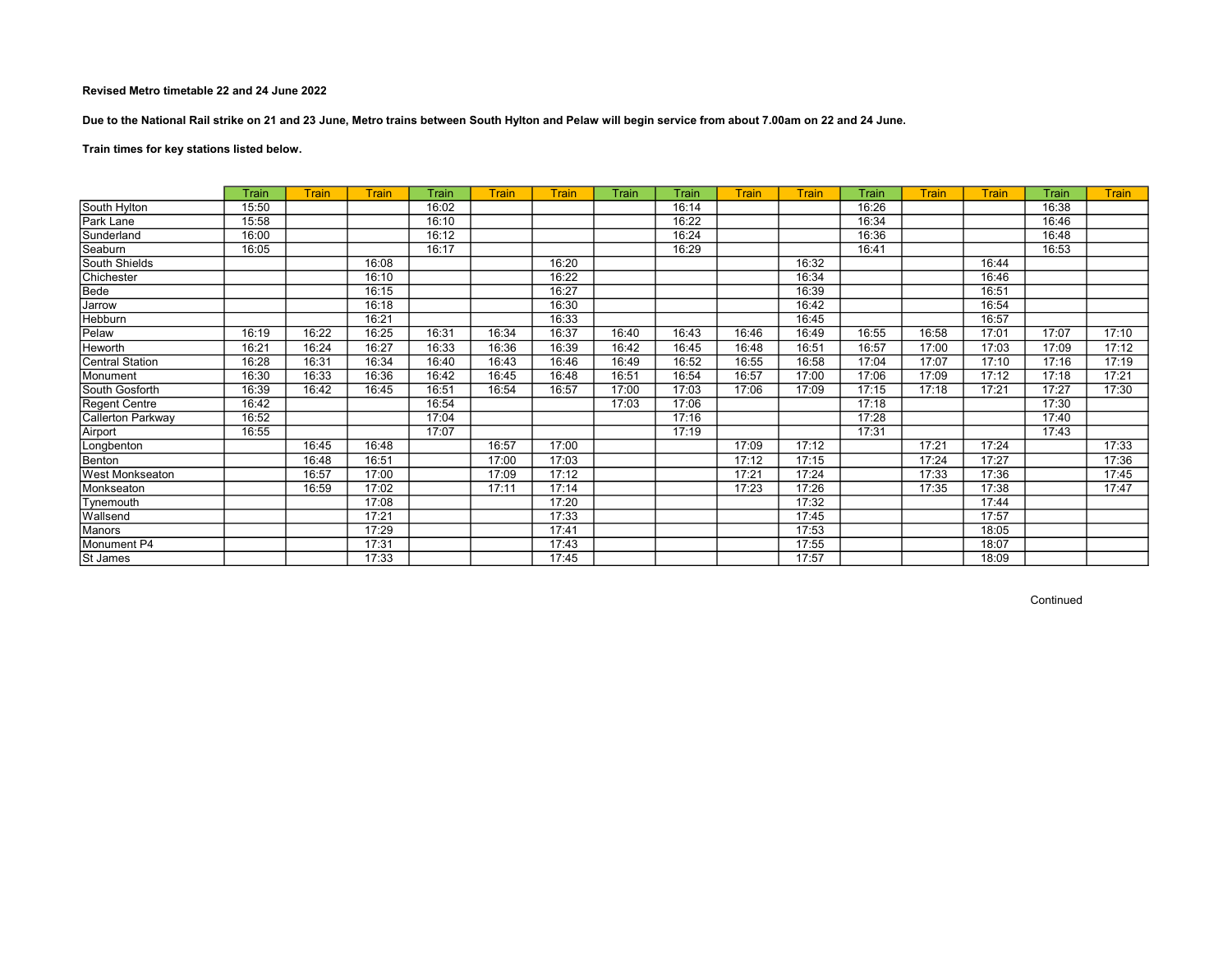Due to the National Rail strike on 21 and 23 June, Metro trains between South Hylton and Pelaw will begin service from about 7.00am on 22 and 24 June.

# Train times for key stations listed below.

|                        | <b>Train</b> | Train | <b>Train</b> | <b>Train</b> | Train | <b>Train</b> | <b>Train</b> | Train | <b>Train</b> | Train | Train | Train | Train | Train | Train |
|------------------------|--------------|-------|--------------|--------------|-------|--------------|--------------|-------|--------------|-------|-------|-------|-------|-------|-------|
| South Hylton           |              | 16:50 |              |              | 17:02 |              |              | 17:14 |              |       |       | 17:27 |       |       | 17:39 |
| Park Lane              |              | 16:58 |              |              | 17:10 |              |              | 17:22 |              |       |       | 17:35 |       |       | 17:47 |
| Sunderland             |              | 17:00 |              |              | 17:12 |              |              | 17:24 |              |       |       | 17:37 |       |       | 17:49 |
| Seaburn                |              | 17:05 |              |              | 17:17 |              |              | 17:29 |              |       |       | 17:42 |       |       | 17:54 |
| South Shields          | 16:56        |       |              | 17:08        |       |              | 17:20        |       |              | 17:32 |       |       | 17:44 |       |       |
| Chichester             | 16:58        |       |              | 17:10        |       |              | 17:22        |       |              | 17:34 |       |       | 17:46 |       |       |
| Bede                   | 17:03        |       |              | 17:15        |       |              | 17:27        |       |              | 17:39 |       |       | 17:51 |       |       |
| Jarrow                 | 17:06        |       |              | 17:18        |       |              | 17:30        |       |              | 17:42 |       |       | 17:54 |       |       |
| Hebburn                | 17:09        |       |              | 17:21        |       |              | 17:33        |       |              | 17:45 |       |       | 17:57 |       |       |
| Pelaw                  | 17:13        | 17:19 | 17:22        | 17:25        | 17:31 | 17:34        | 17:37        | 17:43 | 17:46        | 17:49 | 17:52 | 17:55 | 18:01 | 18:04 | 18:07 |
| Heworth                | 17:15        | 17:21 | 17:24        | 17:27        | 17:33 | 17:36        | 17:39        | 17:45 | 17:48        | 17:51 | 17:54 | 17:57 | 18:03 | 18:06 | 18:09 |
| <b>Central Station</b> | 17:22        | 17:28 | 17:31        | 17:34        | 17:40 | 17:43        | 17:46        | 17:52 | 17:55        | 17:58 | 18:02 | 18:05 | 18:10 | 18:14 | 18:17 |
| Monument               | 17:24        | 17:30 | 17:33        | 17:36        | 17:42 | 17:45        | 17:48        | 17:54 | 17:57        | 18:00 | 18:03 | 18:06 | 18:12 | 18:15 | 18:18 |
| South Gosforth         | 17:33        | 17:39 | 17:42        | 17:45        | 17:51 | 17:54        | 17:57        | 18:03 | 18:06        | 18:09 | 18:12 | 18:15 | 18:21 | 18:24 | 18:27 |
| <b>Regent Centre</b>   |              | 17:42 |              |              | 17:54 |              |              | 18:06 |              |       |       | 18:18 |       |       | 18:30 |
| Callerton Parkway      |              | 17:52 |              |              | 18:04 |              |              | 18:16 |              |       |       | 18:28 |       |       | 18:40 |
| Airport                |              | 17:55 |              |              | 18:07 |              |              | 18:19 |              |       |       | 18:31 |       |       | 18:43 |
| Longbenton             | 17:36        |       | 17:45        | 17:48        |       | 17:57        | 18:00        |       | 18:09        | 18:12 |       |       | 18:23 |       |       |
| Benton                 | 17:39        |       | 17:48        | 17:51        |       | 18:00        | 18:03        |       | 18:12        | 18:15 |       |       | 18:26 |       |       |
| <b>West Monkseaton</b> | 17:48        |       | 17:57        | 18:00        |       |              | 18:11        |       |              | 18:23 |       |       | 18:35 |       |       |
| Monkseaton             | 17:50        |       | 17:59        | 18:02        |       |              | 18:13        |       |              | 18:25 |       |       | 18:37 |       |       |
| Tynemouth              | 17:56        |       |              | 18:08        |       |              | 18:19        |       |              | 18:31 |       |       | 18:43 |       |       |
| Wallsend               | 18:09        |       |              | 18:21        |       |              | 18:32        |       |              | 18:44 |       |       | 18:56 |       |       |
| Manors                 | 18:17        |       |              | 18:29        |       |              | 18:40        |       |              | 18:52 |       |       | 19:04 |       |       |
| Monument P4            | 18:19        |       |              | 18:31        |       |              | 18:42        |       |              | 18:54 |       |       | 19:05 |       |       |
| St James               | 18:21        |       |              | 18:33        |       |              | 18:44        |       |              | 18:56 |       |       | 19:07 |       |       |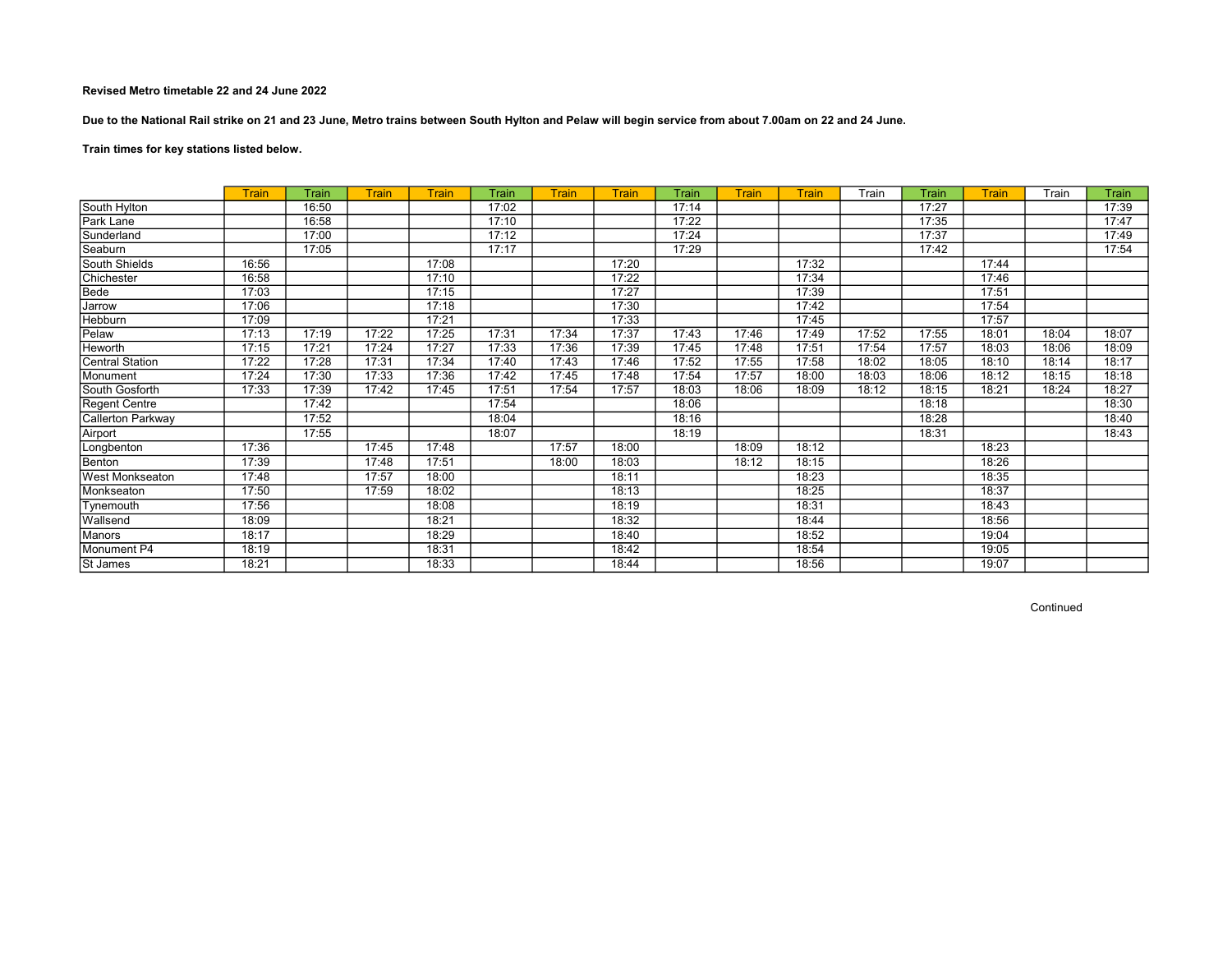Due to the National Rail strike on 21 and 23 June, Metro trains between South Hylton and Pelaw will begin service from about 7.00am on 22 and 24 June.

# Train times for key stations listed below.

|                          | <b>Train</b> | Train | Train | <b>Train</b> | Train | <b>Train</b> | <b>Train</b> | Train | Train | Train | Train | <b>Train</b> | Train | <b>Train</b> | Train |
|--------------------------|--------------|-------|-------|--------------|-------|--------------|--------------|-------|-------|-------|-------|--------------|-------|--------------|-------|
| South Hylton             |              |       | 17:52 |              | 18:07 |              |              | 18:19 |       | 18:29 | 18:37 |              | 18:52 |              | 19:07 |
| Park Lane                |              |       | 18:00 |              | 18:15 |              |              | 18:30 |       | 18:39 | 18:45 |              | 19:00 |              | 19:15 |
| Sunderland               |              |       | 18:02 |              | 18:17 |              |              | 18:32 |       | 18:41 | 18:47 |              | 19:02 |              | 19:17 |
| Seaburn                  |              |       | 18:07 |              | 18:22 |              |              | 18:37 |       | 18:46 | 18:52 |              | 19:07 |              | 19:22 |
| South Shields            | 17:57        |       |       | 18:10        |       | 18:20        | 18:26        |       | 18:41 |       |       | 18:56        |       | 19:11        |       |
| Chichester               | 17:59        |       |       | 18:12        |       | 18:22        | 18:28        |       | 18:43 |       |       | 18:58        |       | 19:13        |       |
| Bede                     | 18:04        |       |       | 18:17        |       | 18:27        | 18:33        |       | 18:48 |       |       | 19:03        |       | 19:18        |       |
| Jarrow                   | 18:06        |       |       | 18:21        |       | 18:30        | 18:36        |       | 18:51 |       |       | 19:06        |       | 19:21        |       |
| Hebburn                  | 18:09        |       |       | 18:24        |       | 18:34        | 18:39        |       | 18:54 |       |       | 19:09        |       | 19:24        |       |
| Pelaw                    | 18:13        | 18:17 | 18:21 | 18:28        | 18:36 | 18:39        | 18:43        | 18:51 | 18:58 | 19:01 | 19:06 | 19:13        | 19:21 | 19:28        | 19:36 |
| Heworth                  | 18:15        | 18:19 | 18:23 | 18:30        | 18:38 | 18:41        | 18:45        | 18:53 | 19:00 | 19:03 | 19:08 | 19:15        | 19:23 | 19:30        | 19:38 |
| <b>Central Station</b>   | 18:23        | 18:26 | 18:30 | 18:37        | 18:45 | 18:48        | 18:52        | 19:00 | 19:07 | 19:10 | 19:15 | 19:22        | 19:30 | 19:37        | 19:45 |
| Monument                 | 18:24        | 18:28 | 18:32 | 18:39        | 18:47 | 18:50        | 18:54        | 19:02 | 19:09 | 19:12 | 19:17 | 19:24        | 19:32 | 19:39        | 19:47 |
| South Gosforth           | 18:33        | 18:37 | 18:41 | 18:48        | 18:56 | 18:59        | 19:03        | 19:11 | 19:18 | 19:21 | 19:26 | 19:33        | 19:41 | 19:48        | 19:56 |
| <b>Regent Centre</b>     |              |       | 18:43 |              | 18:58 |              |              | 19:13 |       |       | 19:28 |              | 19:43 |              | 19:58 |
| <b>Callerton Parkway</b> |              |       | 18:53 |              | 19:08 |              |              | 19:23 |       |       | 19:38 |              | 19:53 |              | 20:08 |
| Airport                  |              |       | 18:56 |              | 19:11 |              |              | 19:26 |       |       | 19:41 |              | 19:56 |              | 20:11 |
| Longbenton               | 18:36        |       |       | 18:50        |       |              | 19:05        |       | 19:20 |       |       | 19:35        |       | 19:50        |       |
| Benton                   | 18:39        |       |       | 18:53        |       |              | 19:08        |       | 19:23 |       |       | 19:38        |       | 19:53        |       |
| <b>West Monkseaton</b>   | 18:47        |       |       | 19:02        |       |              | 19:17        |       | 19:32 |       |       | 19:47        |       | 20:02        |       |
| Monkseaton               | 18:49        |       |       | 19:04        |       |              | 19:19        |       | 19:34 |       |       | 19:49        |       | 20:04        |       |
| Tynemouth                | 18:55        |       |       | 19:10        |       |              | 19:25        |       | 19:40 |       |       | 19:55        |       | 20:10        |       |
| Wallsend                 | 19:08        |       |       | 19:23        |       |              | 19:38        |       | 19:53 |       |       | 20:08        |       | 20:23        |       |
| Manors                   | 19:16        |       |       | 19:31        |       |              | 19:46        |       | 20:01 |       |       | 20:16        |       | 20:31        |       |
| Monument <sub>P4</sub>   | 19:18        |       |       | 19:32        |       |              | 19:47        |       | 20:02 |       |       | 20:17        |       | 20:32        |       |
| St James                 | 19:20        |       |       | 19:34        |       |              | 19:49        |       | 20:04 |       |       | 20:19        |       | 20:34        |       |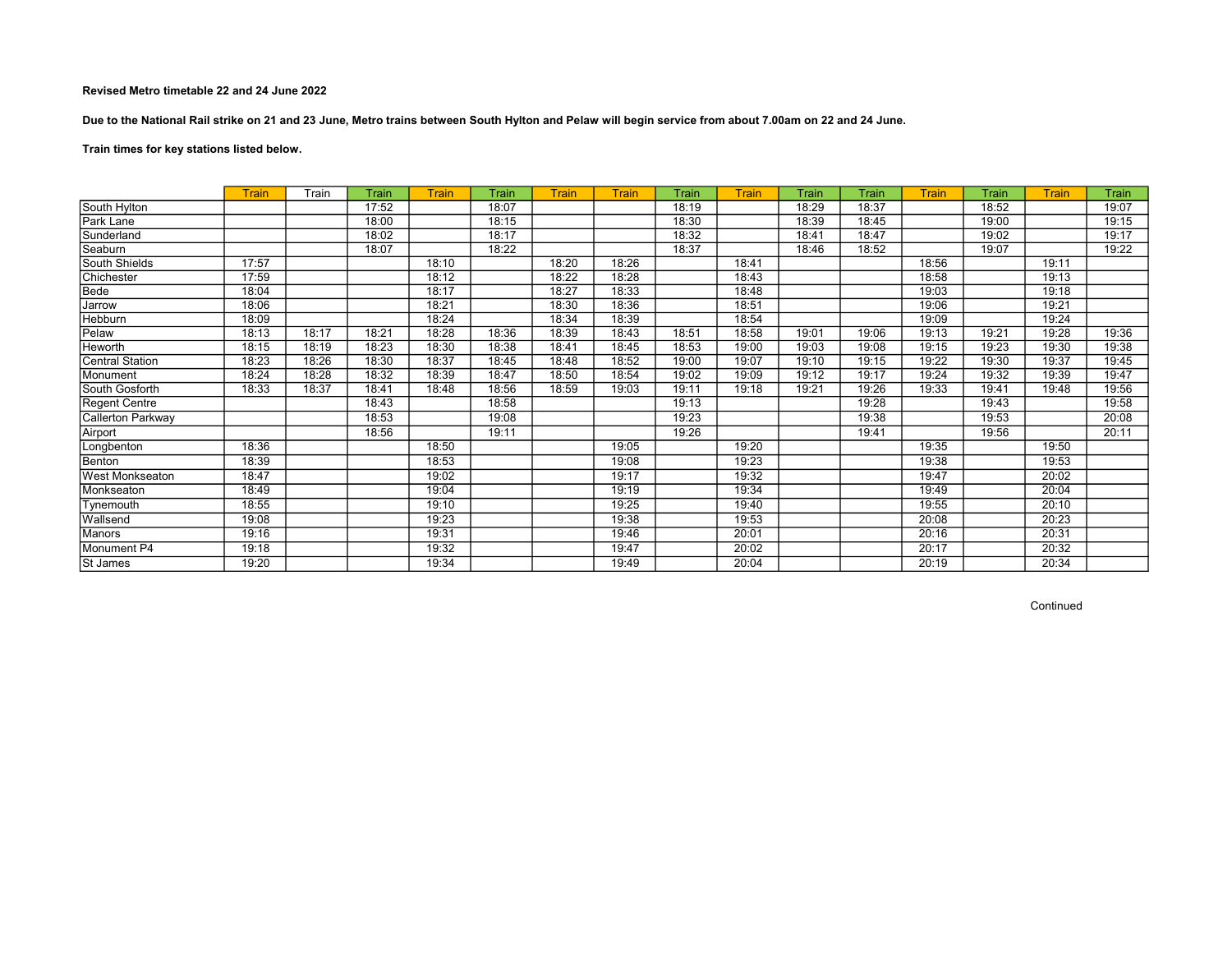Due to the National Rail strike on 21 and 23 June, Metro trains between South Hylton and Pelaw will begin service from about 7.00am on 22 and 24 June.

Train times for key stations listed below.

|                          | Train | Train | Train | Train | <b>Train</b> | Train | Train | Train | <b>Train</b> | Train | <b>Train</b> | Train | Train | Train | <b>Train</b> |
|--------------------------|-------|-------|-------|-------|--------------|-------|-------|-------|--------------|-------|--------------|-------|-------|-------|--------------|
| South Hylton             |       | 19:22 |       | 19:37 |              | 19:52 |       | 20:07 |              | 20:23 |              | 20:37 |       | 20:52 |              |
| Park Lane                |       | 19:30 |       | 19:45 |              | 20:00 |       | 20:15 |              | 20:31 |              | 20:45 |       | 21:00 |              |
| Sunderland               |       | 19:32 |       | 19:47 |              | 20:02 |       | 20:17 |              | 20:33 |              | 20:47 |       | 21:02 |              |
| Seaburn                  |       | 19:37 |       | 19:52 |              | 20:07 |       | 20:22 |              | 20:38 |              | 20:52 |       | 21:07 |              |
| South Shields            | 19:26 |       | 19:41 |       | 19:56        |       | 20:11 |       | 20:26        |       | 20:41        |       | 20:56 |       | 21:11        |
| Chichester               | 19:28 |       | 19:43 |       | 19:58        |       | 20:13 |       | 20:28        |       | 20:43        |       | 20:58 |       | 21:13        |
| Bede                     | 19:33 |       | 19:48 |       | 20:03        |       | 20:18 |       | 20:33        |       | 20:48        |       | 21:03 |       | 21:18        |
| Jarrow                   | 19:36 |       | 19:51 |       | 20:06        |       | 20:21 |       | 20:36        |       | 20:51        |       | 21:06 |       | 21:21        |
| <b>Hebburn</b>           | 19:39 |       | 19:54 |       | 20:09        |       | 20:24 |       | 20:39        |       | 20:54        |       | 21:09 |       | 21:24        |
| Pelaw                    | 19:43 | 19:51 | 19:58 | 20:06 | 20:13        | 20:21 | 20:28 | 20:36 | 20:43        | 20:52 | 20:58        | 21:06 | 21:13 | 21:21 | 21:28        |
| <b>Heworth</b>           | 19:45 | 19:53 | 20:00 | 20:08 | 20:15        | 20:23 | 20:30 | 20:38 | 20:45        | 20:54 | 21:00        | 21:08 | 21:15 | 21:23 | 21:30        |
| Central Station          | 19:52 | 20:00 | 20:07 | 20:15 | 20:22        | 20:30 | 20:37 | 20:45 | 20:52        | 21:01 | 21:07        | 21:15 | 21:22 | 21:30 | 21:37        |
| Monument                 | 19:54 | 20:02 | 20:09 | 20:17 | 20:24        | 20:32 | 20:39 | 20:47 | 20:54        | 21:03 | 21:09        | 21:17 | 21:24 | 21:32 | 21:39        |
| South Gosforth           | 20:03 | 20:11 | 20:18 | 20:26 | 20:33        | 20:41 | 20:48 | 20:56 | 21:03        | 21:12 | 21:18        | 21:26 | 21:33 | 21:41 | 21:48        |
| Regent Centre            |       | 20:13 |       | 20:28 |              | 20:43 |       | 20:58 |              | 21:14 |              | 21:28 |       | 21:43 |              |
| <b>Callerton Parkway</b> |       | 20:23 |       | 20:38 |              | 20:53 |       | 21:08 |              | 21:24 |              | 21:38 |       | 21:53 |              |
| Airport                  |       | 20:26 |       | 20:41 |              | 20:56 |       | 21:11 |              | 21:27 |              | 21:41 |       | 21:56 |              |
| Longbenton               | 20:05 |       | 20:20 |       | 20:35        |       | 20:50 |       | 21:05        |       | 21:20        |       | 21:35 |       | 21:50        |
| Benton                   | 20:08 |       | 20:23 |       | 20:38        |       | 20:53 |       | 21:08        |       | 21:23        |       | 21:38 |       | 21:53        |
| <b>West Monkseaton</b>   | 20:17 |       | 20:32 |       | 20:47        |       | 21:02 |       | 21:17        |       | 21:32        |       | 21:47 |       | 22:02        |
| Monkseaton               | 20:19 |       | 20:34 |       | 20:49        |       | 21:04 |       | 21:19        |       | 21:34        |       | 21:49 |       | 22:04        |
| Tynemouth                | 20:25 |       | 20:40 |       | 20:55        |       | 21:10 |       | 21:25        |       | 21:40        |       | 21:55 |       | 22:10        |
| Wallsend                 | 20:38 |       | 20:53 |       | 21:08        |       | 21:23 |       | 21:38        |       | 21:53        |       | 22:08 |       | 22:23        |
| Manors                   | 20:46 |       | 21:01 |       | 21:16        |       | 21:31 |       | 21:46        |       | 22:01        |       | 22:16 |       | 22:31        |
| Monument P4              | 20:47 |       | 21:02 |       | 21:17        |       | 21:32 |       | 21:47        |       | 22:02        |       | 22:17 |       | 22:32        |
| St James                 | 20:49 |       | 21:04 |       | 21:19        |       | 21:34 |       | 21:49        |       | 22:04        |       | 22:19 |       | 22:34        |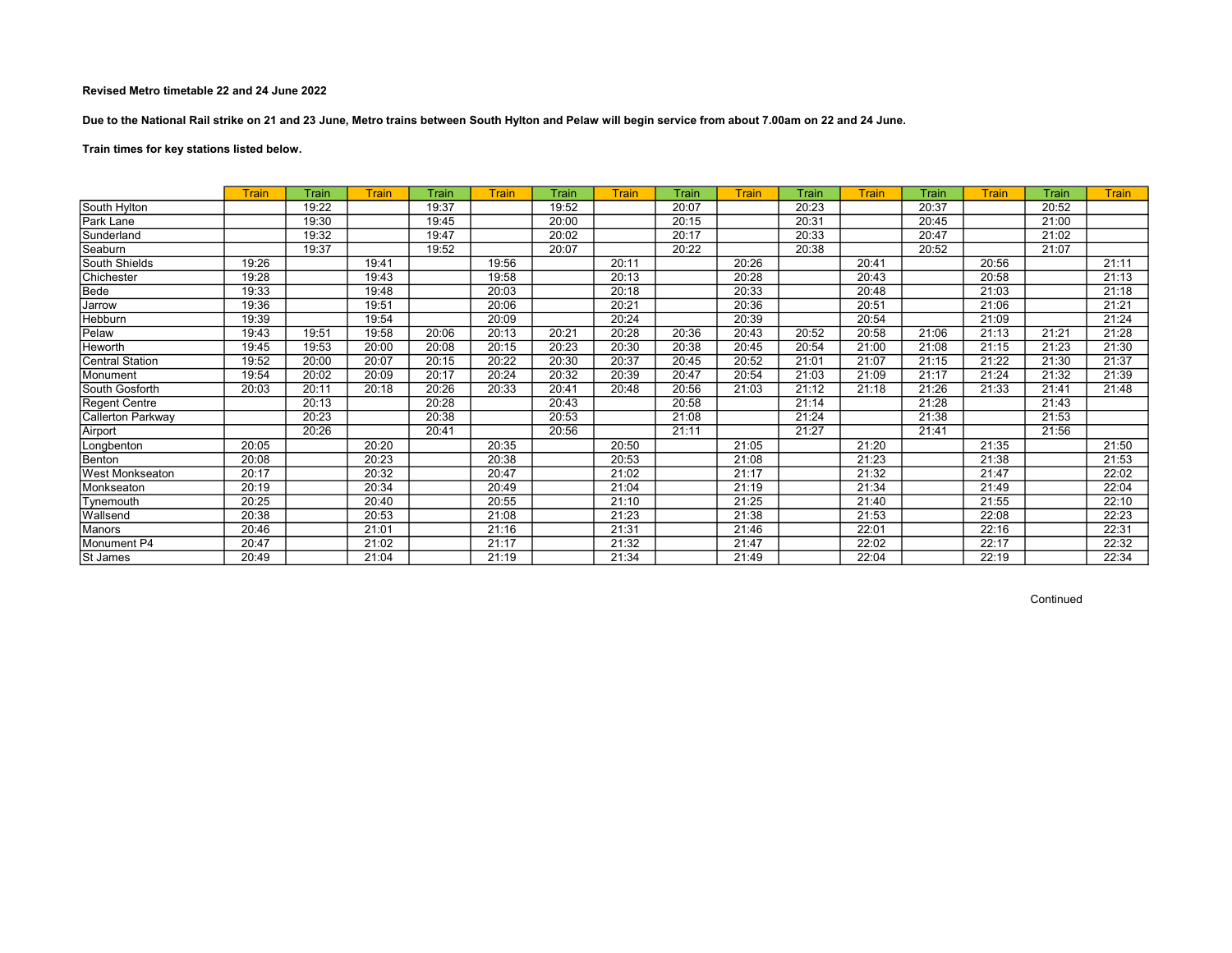Due to the National Rail strike on 21 and 23 June, Metro trains between South Hylton and Pelaw will begin service from about 7.00am on 22 and 24 June.

# Train times for key stations listed below.

|                        | Train | Train | Train | Train | Train | Train | Train | Train | Train | Train | Train | <b>Train</b> | Train | Train | Train |
|------------------------|-------|-------|-------|-------|-------|-------|-------|-------|-------|-------|-------|--------------|-------|-------|-------|
| South Hylton           | 21:07 |       | 21:22 |       | 21:37 |       | 21:52 |       | 22:07 |       | 22:22 |              | 22:37 |       | 22:52 |
| Park Lane              | 21:15 |       | 21:30 |       | 21:45 |       | 22:00 |       | 22:15 |       | 22:30 |              | 22:45 |       | 23:00 |
| Sunderland             | 21:17 |       | 21:32 |       | 21:47 |       | 22:02 |       | 22:17 |       | 22:32 |              | 22:47 |       | 23:02 |
| Seaburn                | 21:22 |       | 21:37 |       | 21:52 |       | 22:07 |       | 22:22 |       | 22:37 |              | 22:52 |       | 23:07 |
| South Shields          |       | 21:26 |       | 21:41 |       | 21:56 |       | 22:11 |       | 22:26 |       | 22:41        |       | 22:56 |       |
| Chichester             |       | 21:28 |       | 21:43 |       | 21:58 |       | 22:13 |       | 22:28 |       | 22:43        |       | 22:58 |       |
| Bede                   |       | 21:33 |       | 21:48 |       | 22:03 |       | 22:18 |       | 22:33 |       | 22:48        |       | 23:03 |       |
| Jarrow                 |       | 21:36 |       | 21:51 |       | 22:06 |       | 22:21 |       | 22:36 |       | 22:51        |       | 23:06 |       |
| Hebburn                |       | 21:39 |       | 21:54 |       | 22:09 |       | 22:24 |       | 22:39 |       | 22:54        |       | 23:09 |       |
| Pelaw                  | 21:36 | 21:43 | 21:51 | 21:58 | 22:06 | 22:13 | 22:21 | 22:28 | 22:36 | 22:43 | 22:51 | 22:58        | 23:06 | 23:13 | 23:21 |
| Heworth                | 21:38 | 21:45 | 21:53 | 22:00 | 22:08 | 22:15 | 22:23 | 22:30 | 22:38 | 22:45 | 22:53 | 23:00        | 23:08 | 23:15 | 23:23 |
| <b>Central Station</b> | 21:45 | 21:52 | 22:00 | 22:07 | 22:15 | 22:22 | 22:30 | 22:37 | 22:45 | 22:52 | 23:00 | 23:07        | 23:15 | 23:22 | 23:30 |
| Monument               | 21:47 | 21:54 | 22:02 | 22:09 | 22:17 | 22:24 | 22:32 | 22:39 | 22:47 | 22:54 | 23:02 | 23:09        | 23:17 | 23:24 | 23:32 |
| South Gosforth         | 21:56 | 22:03 | 22:11 | 22:18 | 22:26 | 22:33 | 22:41 | 22:48 | 22:56 | 23:03 | 23:11 | 23:18        | 23:26 | 23:33 | 23:41 |
| Regent Centre          | 21:58 |       | 22:13 |       | 22:28 |       | 22:43 |       | 22:58 |       | 23:13 |              | 23:28 |       | 23:43 |
| Callerton Parkway      | 22:08 |       | 22:23 |       | 22:38 |       | 22:53 |       | 23:08 |       | 23:23 |              | 23:38 |       | 23:53 |
| Airport                | 22:11 |       | 22:26 |       | 22:41 |       | 22:56 |       | 23:11 |       | 23:26 |              | 23:41 |       | 23:56 |
| Longbenton             |       | 22:05 |       | 22:20 |       | 22:35 |       | 22:50 |       | 23:05 |       | 23:20        |       | 23:35 |       |
| Benton                 |       | 22:08 |       | 22:23 |       | 22:38 |       | 22:53 |       | 23:08 |       | 23:23        |       | 23:38 |       |
| West Monkseaton        |       | 22:17 |       | 22:32 |       | 22:47 |       | 23:02 |       | 23:17 |       | 23:32        |       | 23:47 |       |
| Monkseaton             |       | 22:19 |       | 22:34 |       | 22:49 |       | 23:04 |       | 23:19 |       | 23:34        |       | 23:49 |       |
| Tynemouth              |       | 22:25 |       | 22:40 |       | 22:55 |       | 23:10 |       | 23:25 |       | 23:40        |       | 23:55 |       |
| Wallsend               |       | 22:38 |       | 22:53 |       | 23:08 |       | 23:23 |       | 23:38 |       | 23:53        |       | 00:08 |       |
| Manors                 |       | 22:46 |       | 23:01 |       | 23:16 |       | 23:31 |       | 23:46 |       | 00:01        |       | 00:16 |       |
| Monument P4            |       | 22:47 |       | 23:02 |       | 23:17 |       | 23:32 |       | 23:47 |       | 00:02        |       | 00:17 |       |
| St James               |       | 22:49 |       | 23:04 |       | 23:19 |       | 23:34 |       | 23:49 |       | 00:04        |       |       |       |